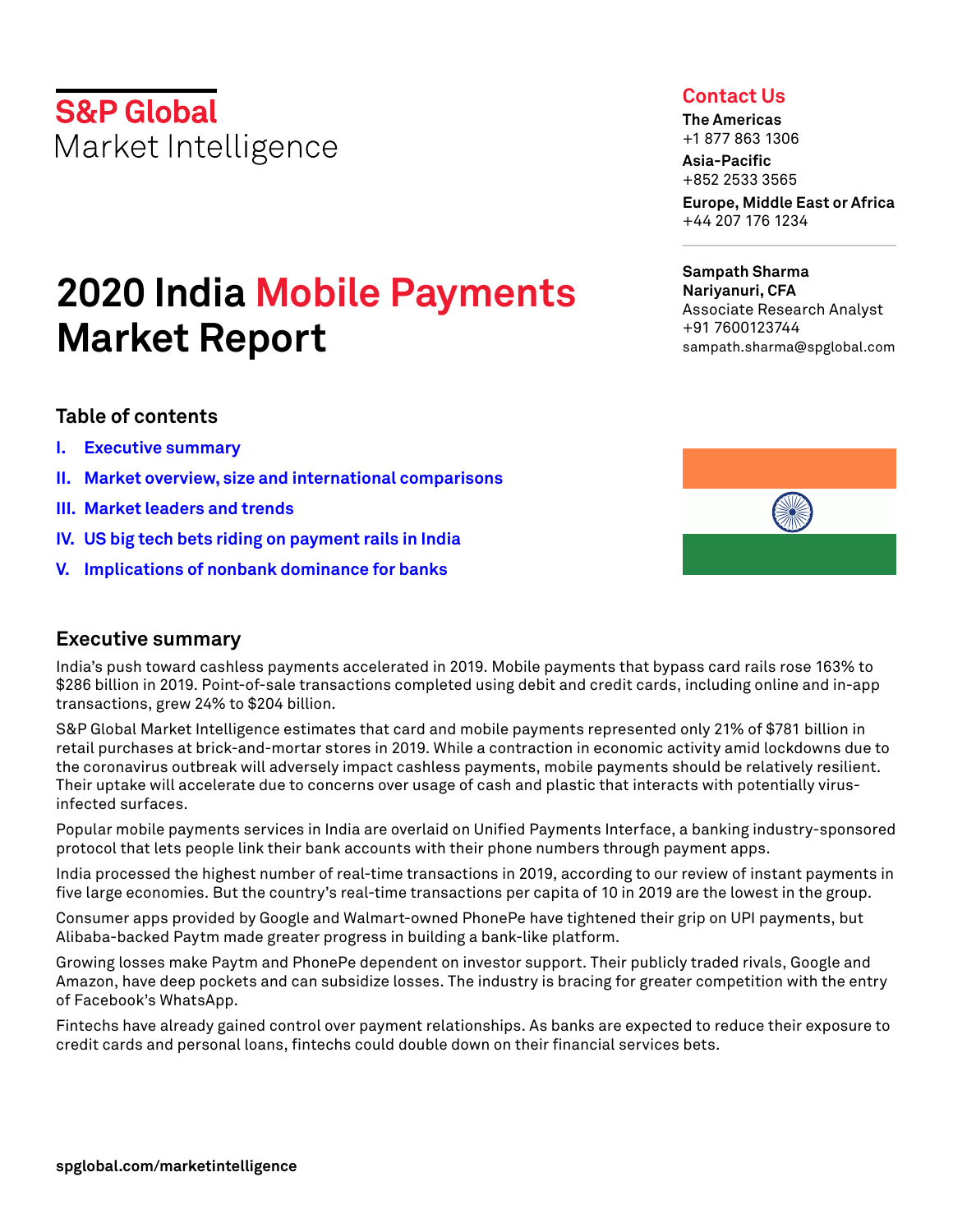## <span id="page-1-0"></span>**Market overview, size and international comparisons**

#### **Rise and rise of cashless payments**

India's push toward cashless payments accelerated in 2019, as card and mobile payments as a percentage of GDP rose to 20% in the quarter ended Dec. 31, 2019, from 13% in the same quarter of 2018.

#### **Card, mobile payments exceeded ATM withdrawals for 1st time in 2019 Periods represent calendar quarters**



Data compiled June 1, 2020.

\* On Nov. 8, 2016, the Indian government announced the demonetization of all 500-rupee and 1,000-rupee bank notes.

Private consumption reflects the private final consumption expenditure estimated by the government of India, which includes the expenditure incurred on final consumption of goods and services by the resident households and nonprofit institutions serving households.

Card payments represent point-of-sale transactions completed using debit and credit cards, and include online transactions.

Mobile payments represent transactions processed through stored-value wallets and Unified Payments Interface, a real-time interbank payment network.

ATM withdrawals include money withdrawn through micro ATMs and point-of-sale terminals at merchant establishments for November and December in 2019, and for the first quarter of 2020. For the prior periods, it represents only debit and credit card withdrawals at ATMs. Sources: Reserve Bank of India; The National Statistical Office; National Payments Corp. of India © 2020. S&P Global Market Intelligence. All rights reserved.

Cashless payments, especially mobile payments, got their initial major boost following a government decision to withdraw 500-rupee and 1,000-rupee notes from circulation in November 2016. The temporary currency shortage in the aftermath of demonetization nudged the public toward cashless payment options. Even as cash came back into the system in the following years, people continued to use mobile and card payments.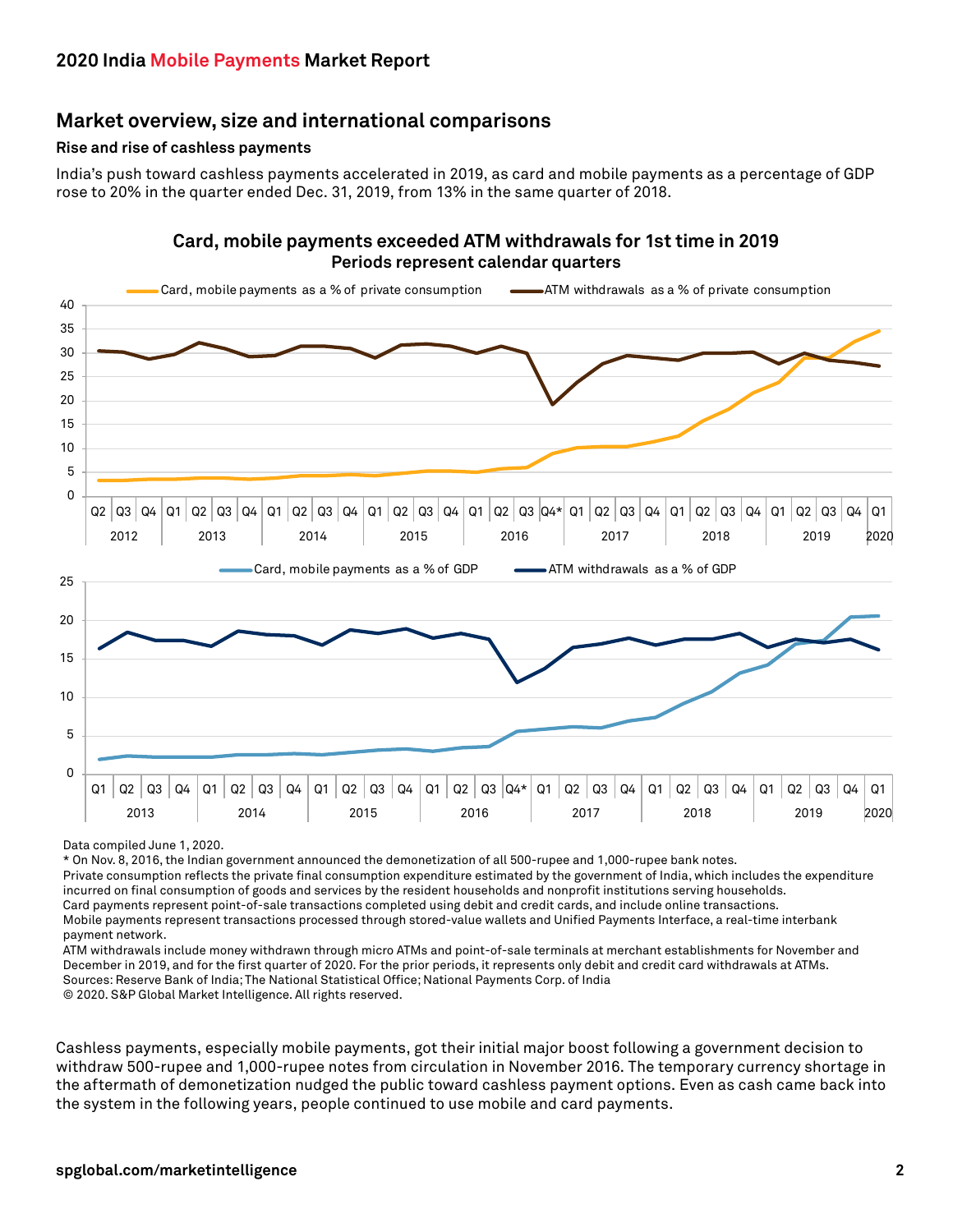In a sign that demand for cash has been slowing in more recent times, ATM withdrawals for the first time came in lower than card and mobile payments based on value in 2019. And for each ATM withdrawal, Indians made more than two transactions using either cards or mobile phones.

#### **Mobile payments competing with cards**

Payments handled by mobile devices are soaring in India, driven by the popularity of bank accounts as an in-app payment method. Unlike Apple Pay or other mobile wallets that allow customers to make electronic transactions using a linked debit or credit card, popular payment apps in India promote an alternative to cards.

Mobile payments initiated by payment apps comprising account-to-account transfers and payments made from stored-value accounts rose 163% to \$287 billion in 2019. By comparison, point-of-sale transactions completed using debit and credit cards, including online and in apps, rose 24% to \$204 billion. While a large number of transactions handled by payment apps include peer-to-peer transactions, mobile phone account recharges and utility bills, mobile payments are increasingly becoming a popular payment choice for retail transactions at the point of sale and online.



#### **Mobile payments growing faster than cards in India**

Data compiled June 1, 2020.

Card payments represent point-of-sale transactions completed using debit and credit cards, and include online transactions. Mobile payments represent transactions processed through stored-value wallets and Unified Payments Interface, a real-time interbank payment network.

Sources: Reserve Bank of India; National Payments Corp. of India

© 2020. S&P Global Market Intelligence. All rights reserved.

For cashless payments in India, there are plenty of person-to-merchant transactions to chase. Total retail expenditure online and offline at the point of sale exceeded \$806 billion in 2019, according to 451 Research, which is part of S&P Global Market Intelligence.

Much of the growth potential exists in the form of offline transactions, with in-store sales accounting for more than 96% of total retail sales in 2019. We estimate that cards and instant interbank transfers facilitated by mobile payment apps represented only 21% of \$781 billion in in-store transactions in 2019 as cash remains the primary payment method for the majority of merchant payments.

#### **Coronavirus crisis to boost mobile payments**

High growth rates in cashless payments seen in recent years are, however, unlikely to repeat amid an economic slowdown due to the novel coronavirus pandemic. But we expect mobile payments to be more resilient and gain a bigger lead over card payments.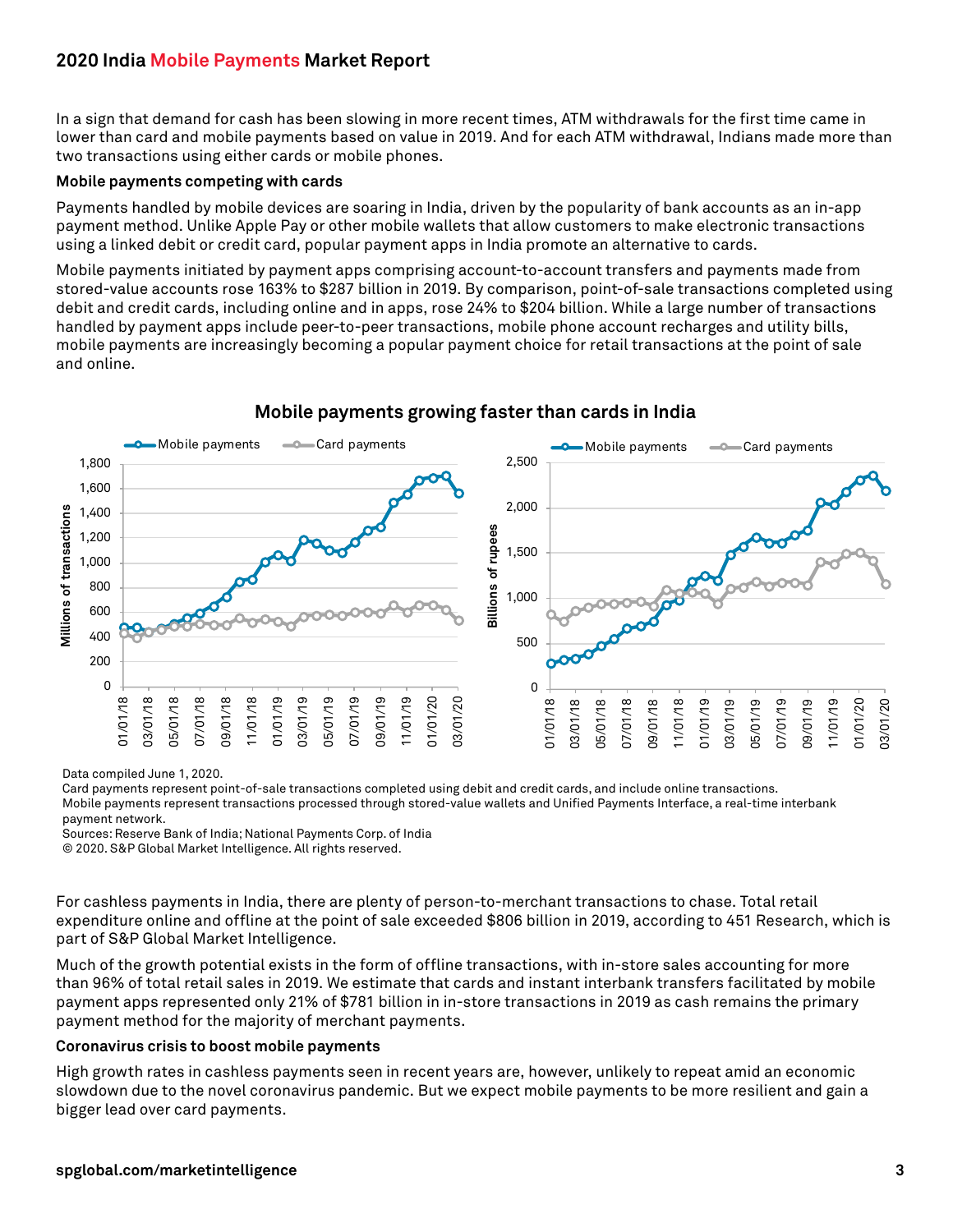## **Indian banks shrunk credit cards following 2008 financial crisis, but usage frequency rose steadily Periods represent financial years**



Data compiled March 30, 2020.

Number of credit cards issued by banks do not include those withdrawn or blocked.

Card payments represent point-of-sale transactions completed using debit and credit cards, and include online transactions.

Source: Reserve Bank of India

© 2020. S&P Global Market Intelligence. All rights reserved.

## **Payment companies blanketing India with QR codes**



Data compiled March 11, 2020.

Figures for PhonePe and Paytm were disclosed in December 2019 and February 2020, respectively.

Google Pay's figure reflects more than 10 million Google Pay for Business app downloads on Android phones.

Figures for point-of-sale terminals are as of December 2019. Sources: Company disclosures; Reserve Bank of India

© 2020. S&P Global Market Intelligence. All rights reserved.

As forecasts of a global recession abound, the Indian economy is expected to suffer from the pandemic and nationwide lockdown. S&P Global Ratings in late May slashed its gross domestic product growth forecast for the fiscal year ending in March 2021, to a contraction of 5.0% from an earlier growth projection of 1.8%. A decline in private consumption expenditure could have some adverse impact on cashless payments this year.

If history is any guide, credit card transactions could be at the highest risk among retail payments. Between fiscal 2008 and fiscal 2010, credit card issuers slashed about onethird of accounts, closing 10 million credit cards on a net basis. Although credit card transactions rebounded in fiscal 2011 due to greater frequency in usage, banks seemed reluctant to issue new credit cards through fiscal 2014 and have since nearly tripled the number of accounts to 55.3 million at the end of December 2019.

Debit card issuance, however, remained strong in the years following the financial crisis and got a further push from a government-driven financial inclusion program launched in 2014 under which banks onboarded millions of lowincome individuals and issued 291 million debit cards as of May 20, 2020. While the share of debit cards in India's point-of-sale and online expenditure gradually rose over the years, cash withdrawals at ATMs remain the bigger use case for debit cardholders.

Despite accounting for only 6% of total cards outstanding, credit cards currently represent about 44% of total POS and online transaction value. A potential slowdown in credit card issuance could therefore further widen the divergence between card and mobile payments.

The removal of merchant discount rates on card and mobile payment transactions handled by banking consortium National Payments Corp. of India and the requirement for large businesses to offer those cashless payment options to customers, effective Jan. 1, will likely further boost the popularity of cashless payments.

Social distancing measures and concerns around using cash will likely nudge merchants to promote contactless payments. The widespread prevalence of low-cost, Quick Response codes could further strengthen the dominance of mobile payments that bypass card rails.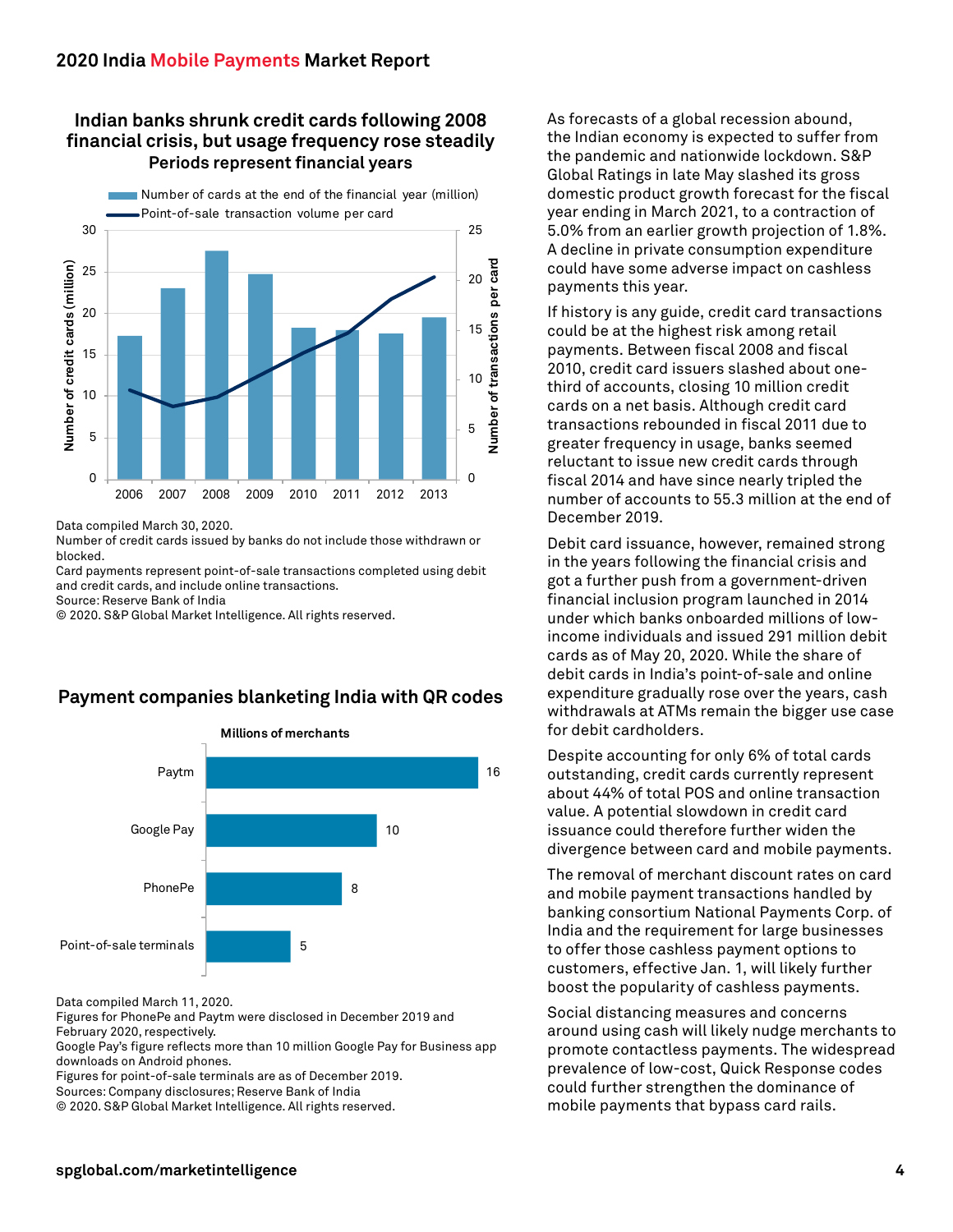For example, Paytm alone counts partnerships with 16 million merchant stores, which support QR-code payments. In comparison, card-enabled point-of-sale terminals stood at only 5 million as of December 2019. Small merchant stores are increasingly adopting standard QR codes that are compatible with solutions offered by all popular payment companies.

#### **The plumbing behind mobile payments**

Popular mobile payments services in India are overlaid on Unified Payments Interface, a banking industry-sponsored protocol that allows people to link their bank accounts with their phone numbers through apps provided by payments service providers and to make instant fund transfers between bank accounts.

UPI processed nearly 11 billion transactions in 2019, making India a rare large market where consumers increasingly use account-to-account transfers to send money to other individuals and pay for goods and services. Based on a monthly rate of \$31 billion in February, UPI payments are already clocking more than \$373 billion in annualized payment value in 2020. India's mobile payment users typically bypass card networks and have little need to top up closed-loop electronic wallets.

The UPI scheme owes its swift rise in part to its openness to nonbank participation. It allows nonbanks to build primary interfaces for people to initiate transactions directly from their bank accounts. While nonbanks do not have direct access to the UPI back-end system and must team up with sponsor banks, they can control payment relationships with customers.

UPI lends itself to payments in stores and online, supports push and pull transactions, and enables payments instantly and around the clock. It powers multiple use cases, including the ability to access a user's bank account balance, and interoperates with other payment systems. National Payments Corp. of India, the operator of the UPI network, has also built a centralized payment system that brings billers of all types and payment aggregators under its umbrella. By working with licensed entities that provide access to the Bharat Bill Payment System platform, payment apps such as Google Pay in India allow their customers to access and pay their telecom, gas, electricity and insurance bills.

#### **Wallets becoming obsolete**

The earliest mobile payment apps like Paytm began by offering stored-value accounts that require users to load funds into their wallets before they can transfer money to other registered users or purchase goods and services. The launch of the UPI infrastructure in 2016 and enhanced regulation for prepaid instrument operators have led to a slowdown in the growth of transactions using stored-value wallets.

Users of one digital wallet cannot transact with users of another wallet and do not earn interest on money kept in these accounts. But UPI enables account-to-account transfers, and customers get to keep the money in their bank accounts where it can earn interest. Costs related to more stringent know-your-customer compliance requirements led wallet operators to either shut down or shift focus to UPI.

As mobile payment users are shifting away from wallets and toward UPI, banks are not in danger of losing access to low-cost retail deposits. UPI payments are account-to-account transfers, and money remains in bank deposits.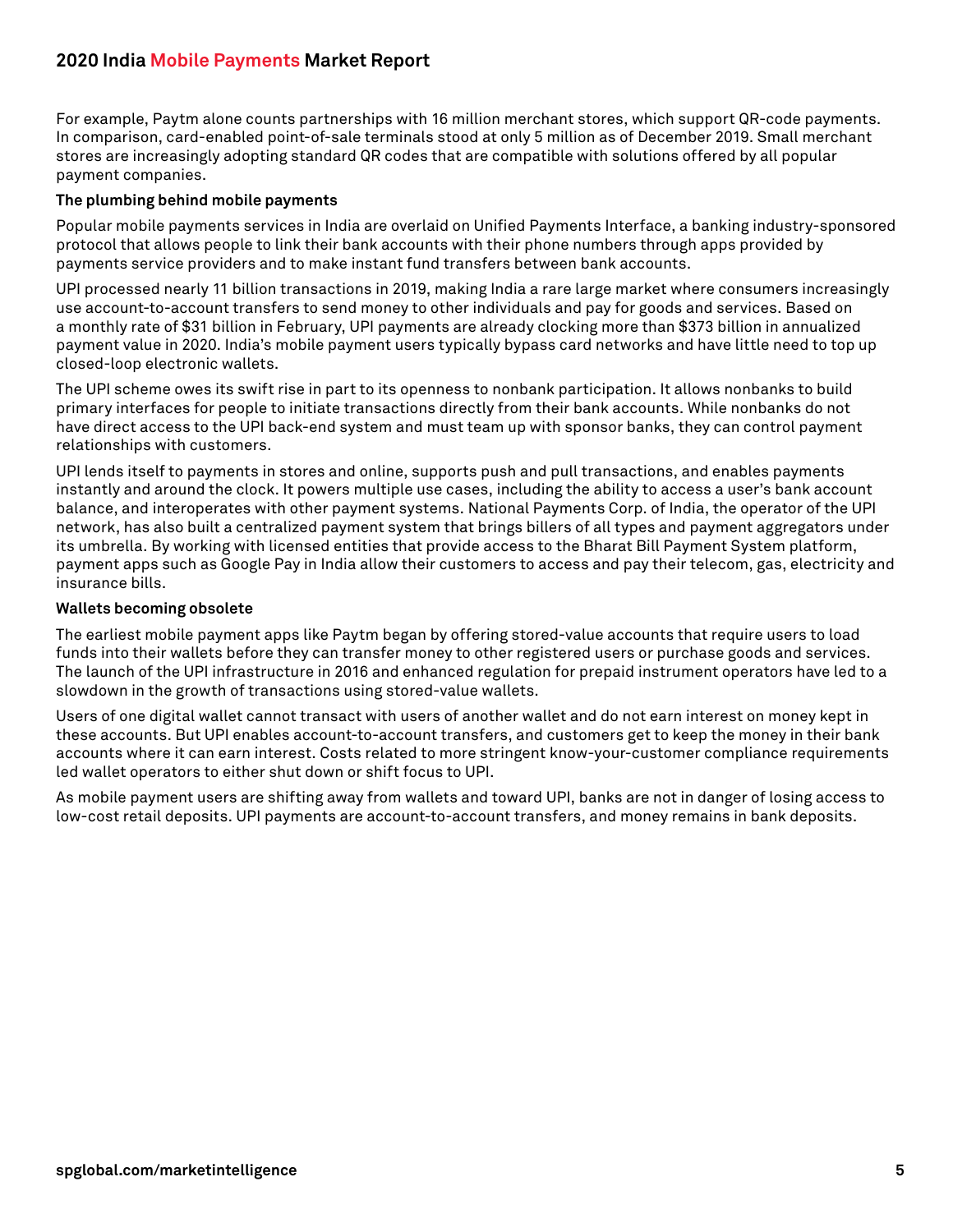

## **UPI dominating mobile payments**

Data compiled June 1, 2020.

Mobile payments represent transactions processed through stored-value wallets and Unified Payments Interface, a real-time interbank payment network.

Sources: S&P Global Market Intelligence; Reserve Bank of India; National Payments Corp. of India

© 2020. S&P Global Market Intelligence. All rights reserved.

The UPI system has made banks a relevant cog in the machinery of digital payments and averted a China-like situation where the majority of mobile transactions occur through a pair of apps that offer stored-value wallets. In China, Ant Financial's Alipay and Tencent Holdings Ltd.'s WeChat Pay have cornered mobile payments, causing deposit leakage from banks.

#### **Real-time rails making India a mobile payments powerhouse**

Interbank pipes that funnel money from customers' bank accounts directly to those of recipients are gaining popularity around the world. Several countries in recent years have built real-time payment systems to bring down transaction costs, promote interoperability and reduce working capital needs of businesses through the instant collection of payments.

The implementation of overlay services that allow users to address payments to a registered mobile number and other easy-to-remember payment aliases has become a catalyst for the uptake in mobile payments. Consumers can transfer money without disclosing sensitive details such as bank account numbers.

Building in mechanisms to support "request to pay" messages has allowed some of the schemes to support merchant ecosystems. Users can pre-authorize direct debits and recurring payments so that merchants can pull money directly from their accounts. In Asian countries, real-time payments use low-cost, analog conveyance channels such as printed QR codes to pass on coded information to digital devices. As transactions bypass card networks and use a banking infrastructure, payment costs for bank-to-bank transfers tend to be lower.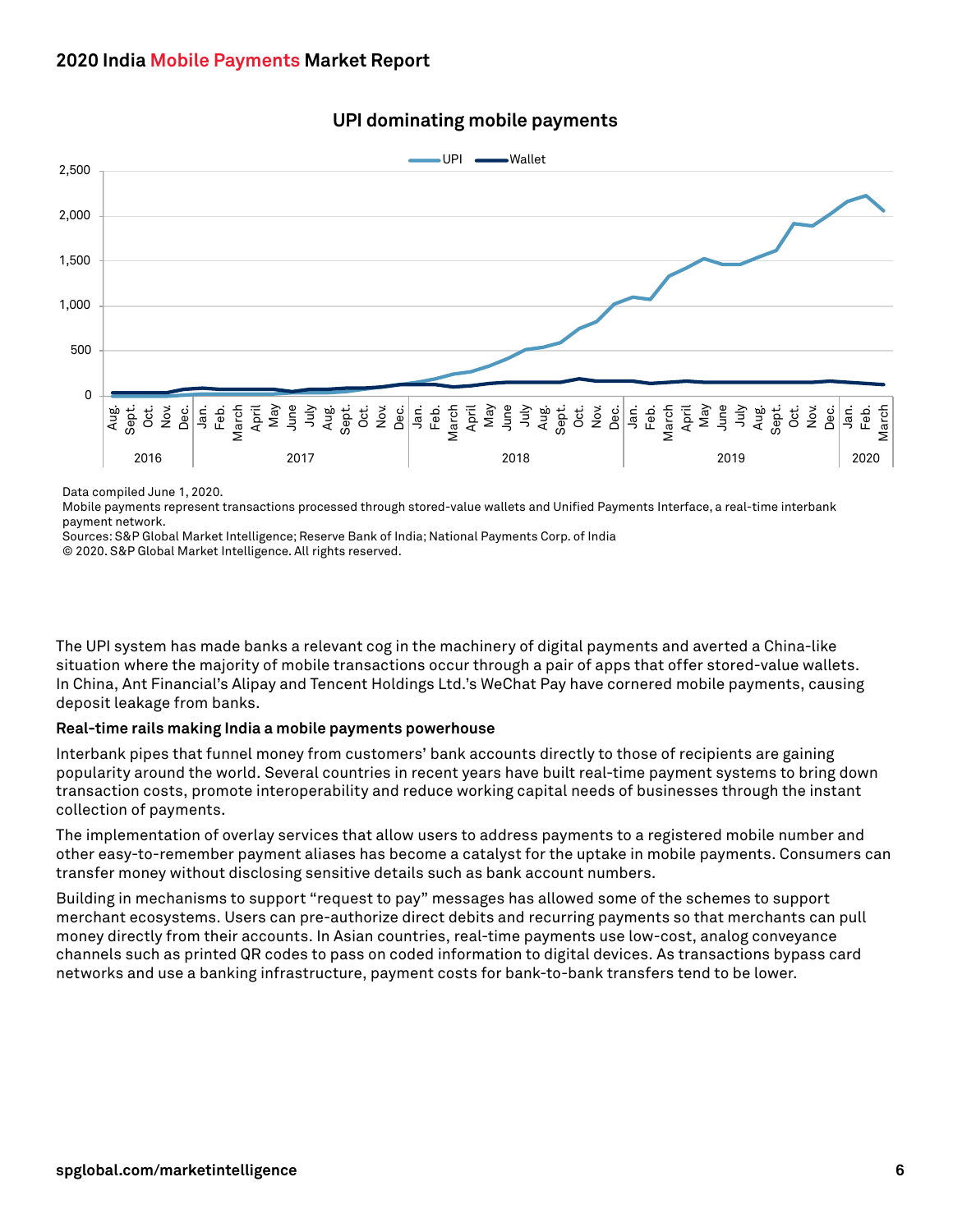#### **Comparison of real-time payments across select countries**

|                                                       |                                                            | India                                                 | U.K.                                                       | Australia                               | <b>Thailand</b>    | Singapore                   | Malaysia                                    |
|-------------------------------------------------------|------------------------------------------------------------|-------------------------------------------------------|------------------------------------------------------------|-----------------------------------------|--------------------|-----------------------------|---------------------------------------------|
| Macro indicators                                      | GDP in 2019 (\$B)                                          | 2,913                                                 | 2,829                                                      | 1,398                                   | 544                | 372                         | 365                                         |
|                                                       | Population in 2019 (million)                               | 1,366                                                 | 68                                                         | 25                                      | 70                 | 6                           | 32                                          |
| About the faster<br>payments central                  | Name of the instant<br>payment service                     | Immediate<br><b>Payment Service</b>                   | Faster<br>Payments                                         | <b>New</b><br>Payments<br>Platform      | PromptPay          | <b>FAST</b>                 | Real-time<br>Retail<br>Payments<br>Platform |
| infrastructure                                        | Year of launch                                             | 2010                                                  | 2008                                                       | 2018                                    | 2017               | 2014                        | 2019                                        |
|                                                       | Technology provider                                        | NPCI <sup>3</sup>                                     | Vocalink                                                   | <b>SWIFT</b>                            | Vocalink           | Vocalink                    | <b>ACI Worldwide</b>                        |
|                                                       | Number of transactions in<br>$2019$ (million) <sup>1</sup> | 13,171                                                | 2,400                                                      | 275                                     | 2,563              | 93                          | <b>NA</b>                                   |
| Real-time payment<br>transactions                     | Growth rate in 2019 (%)                                    | 149                                                   | 20                                                         | 240                                     | 147                | 55                          | <b>NA</b>                                   |
|                                                       | Number of transactions per<br>inhabitant                   | 10                                                    | 36                                                         | 11                                      | 37                 | 16                          | <b>NA</b>                                   |
| Overlay services built on<br>top of the RTP system to | Name of the overlay<br>service <sup>2</sup>                | <b>Unified Payments</b><br>Interface                  | PayM                                                       | Osko                                    | PromptPay          | PayNow                      | <b>DuitNow</b>                              |
| facilitate proxy-based<br>payments                    | Year of launch                                             | 2016                                                  | 2014                                                       | 2018                                    | 2017               | 2017                        | 2019                                        |
|                                                       | Mobile number                                              | $\bullet$                                             | $\bullet$                                                  | $\bullet$                               | $\bullet$          | $\bullet$                   | $\bullet$                                   |
| Proxy addresses to                                    | National ID                                                |                                                       |                                                            |                                         |                    |                             |                                             |
| move money                                            | Corporate registration ID                                  |                                                       |                                                            | $\bullet$                               | $\bullet$          | $\bullet$                   | $\bullet$                                   |
|                                                       | Supports QR codes                                          | $\bullet$                                             |                                                            | O                                       | $\bullet$          |                             | ●                                           |
|                                                       | Direct connection to<br>settlement system                  |                                                       |                                                            |                                         |                    | In review                   |                                             |
| Fintech participation                                 | Nonbanks can work with<br>sponsor banks                    |                                                       |                                                            |                                         | ●                  |                             |                                             |
|                                                       | Notable nonbanks<br>leveraging RTPs                        | Google, Amazon,<br>Facebook's<br>WhatsApp,<br>PhonePe | Transferwise.<br>Ebury<br>Partners.<br><b>Equals Group</b> | Monoova,<br>Azupay,<br>Earnd,<br>Block8 | TrueMoney,<br>mPay | Google Pay,<br>Transferwise | Grab, Shopee,<br>Touch 'n Go,<br>Fave       |

Data compiled March 11, 2020.

NA = not available

1 For India, Australia and Thailand, volume of payments reflect all transactions made using the RTP infrastructure and the overlay services built on top of them. It is not clear whether volume of payments reported for Faster Payments in the U.K. and FAST in Singapore include transactions using their overlay services.

2 Overlay services allow people to send money using the recipient's mobile number and other proxy addresses.

3 National Payments Corp. of India is a banking consortium that operates retail payment systems in India, including IMPS and UPI.

Sources: S&P Global Market Intelligence; central banks; real-time payment system operators; proprietary estimates

© 2020. S&P Global Market Intelligence. All rights reserved.

India ranks favorably among countries that built instant payment schemes, according to our review of real-time payment volumes in five countries, processing at least 5x more transactions than the second-largest market. Still, there is plenty of room for instant payments to grow in India as the country's real-time transactions per capita of 10 in 2019 are the lowest in the group. Only in the third year of launch, Thailand's PromptPay processed 37 transactions per capita in 2019.

What makes India unique is that it brought nonbanks into the fold in a more inclusive way and made them primary drivers of mobile payments. While nearly all countries in the group allow nonbanks to move money on the real-time payment system by connecting with a financial institution, the participation of third parties is usually limited as they can only facilitate credit transfers from the banks with which they have integrated. Connecting with multiple financial institutions is, however, cumbersome and may increase costs for the third party.

Nonbanks in India need to connect with just one sponsor bank to get access to UPI's central API to move money through all participating banks on the system. For example, Google Pay in India can initiate a request to move money instantly to and from any UPI participating bank. In Singapore, however, Google Pay can initiate payments for customers of only three banks with which it has made integrations. This openness has made India's payment system a favorite destination for some of the largest technology companies in the world.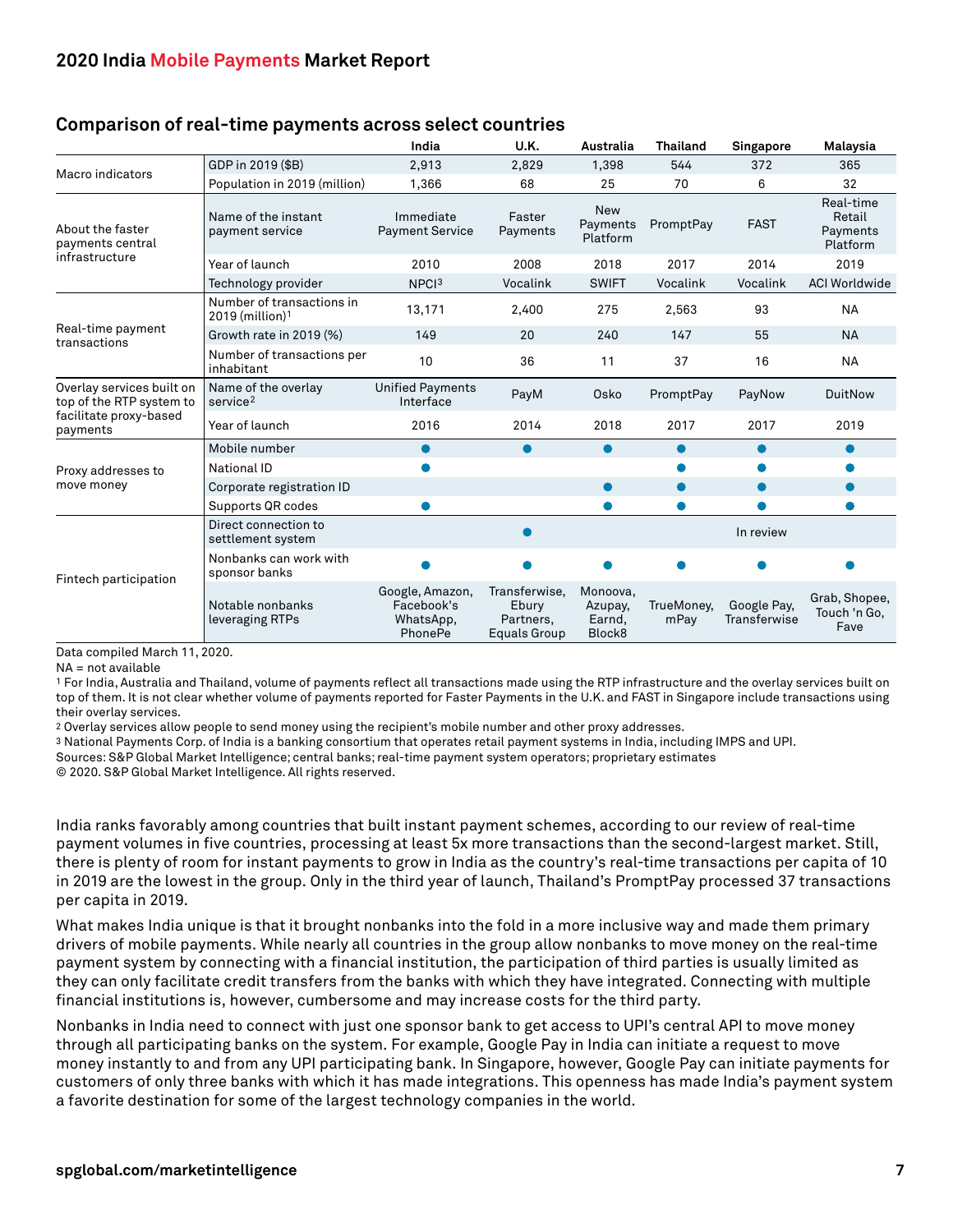Decoupling the payment address from the funding source is another unique aspect of India's real-time payments. A UPI ID relates an individual or merchant to his or her bank account and eliminates the need to share bank account details while initiating a request to send or collect money. Users can easily reassign the payments address to another bank account any time without the hassle of informing their transacting parties, and thus UPI redefines customer relationships with banks.

Further, a UPI app can serve as a single user interface for all of an individual's bank accounts, eliminating the need to download multiple banking apps. With payment apps becoming new distribution platforms for upselling lending and insurance services, India's real-time payment system is likely to become the new rails for driving other financial services.

## <span id="page-7-0"></span>**Market leaders and trends**

Large technology companies offering payments remain focused on building a two-sided network of consumers and merchants, driving user engagement by expanding in-app features and offering cashback rewards.

Google Pay and PhonePe kept their lead as the most popular UPI payment apps, based on the number of UPI transactions completed through their apps in 2019, according to our estimates. Together, the two apps handled over 7 billion transactions, representing more than two-thirds of UPI transactions in 2019. In contrast, Paytm's UPI transactions volumes were underwhelming, although the company holds a substantial share in wallets. For PhonePe, wallet transactions are insignificant, whereas Google Pay does not offer non-UPI payment methods.

Amazon Pay, which entered the UPI space in mid-2019, has yet to match the popularity of the three UPI incumbents, but Amazon is pouring in millions of dollars to scale up its payment businesses. Facebook's WhatsApp, a popular messaging app with more than 400 million users

#### **Google Pay and Walmart-owned PhonePe leading UPI payments Periods shown are calendar quarters**



Data compiled Feb. 17, 2020.

UPI payments represent transactions processed through Unified Payments Interface, a real-time interbank payment network developed by a bank-led group that enables initiation and collection of payments.

Sources: The Economic Times; National Payments Corp. of India; proprietary estimates.

© 2020. S&P Global Market Intelligence. All rights reserved.

in India, according to media reports, is scaling up its payments feature. We expect the five companies to dominate the mobile payments landscape in India.

## **Comparison of select large mobile payment companies**

| Company name (dba)                                   | Parent   | Payments volume                                                                                               |
|------------------------------------------------------|----------|---------------------------------------------------------------------------------------------------------------|
| One 97 Communications Ltd. (Paytm) <sup>1</sup>      | $NA*$    | <b>NA</b>                                                                                                     |
| Google India Digital Services Pvt. Ltd. (Google Pay) | Google   | \$110 billion in annualized transaction value as of September 2019                                            |
| PhonePe Pyt. Ltd.                                    | Walmart  | \$180 billion in annualized transaction value as of January 2020                                              |
| Amazon Pay (India) Pvt Ltd.                          | Amazon   | <b>NA</b>                                                                                                     |
| WhatsApp Inc.                                        | Facebook | WhatsApp offers payments to limited users and will gradually scale up the UPI<br>feature across its userbase. |

Data compiled March 16, 2020.

DBA = doing business as

NA = not available, or not applicable if marked by asterisk

1 One 97 Communications Ltd. holds a 49% stake in Paytm Payments Bank Ltd., which houses Paytm's wallet and payments bank business. Vijay Shekhar Sharma, the founder of One 97, holds the remaining 51% in Paytm Payments Bank. The wallet business was spun off as a separate company in 2016 after Paytm secured a limited-purpose banking license in 2015.

Sources: Company disclosures; The Economic Times; Business Standard

© 2020. S&P Global Market Intelligence. All rights reserved.

#### **spglobal.com/marketintelligence**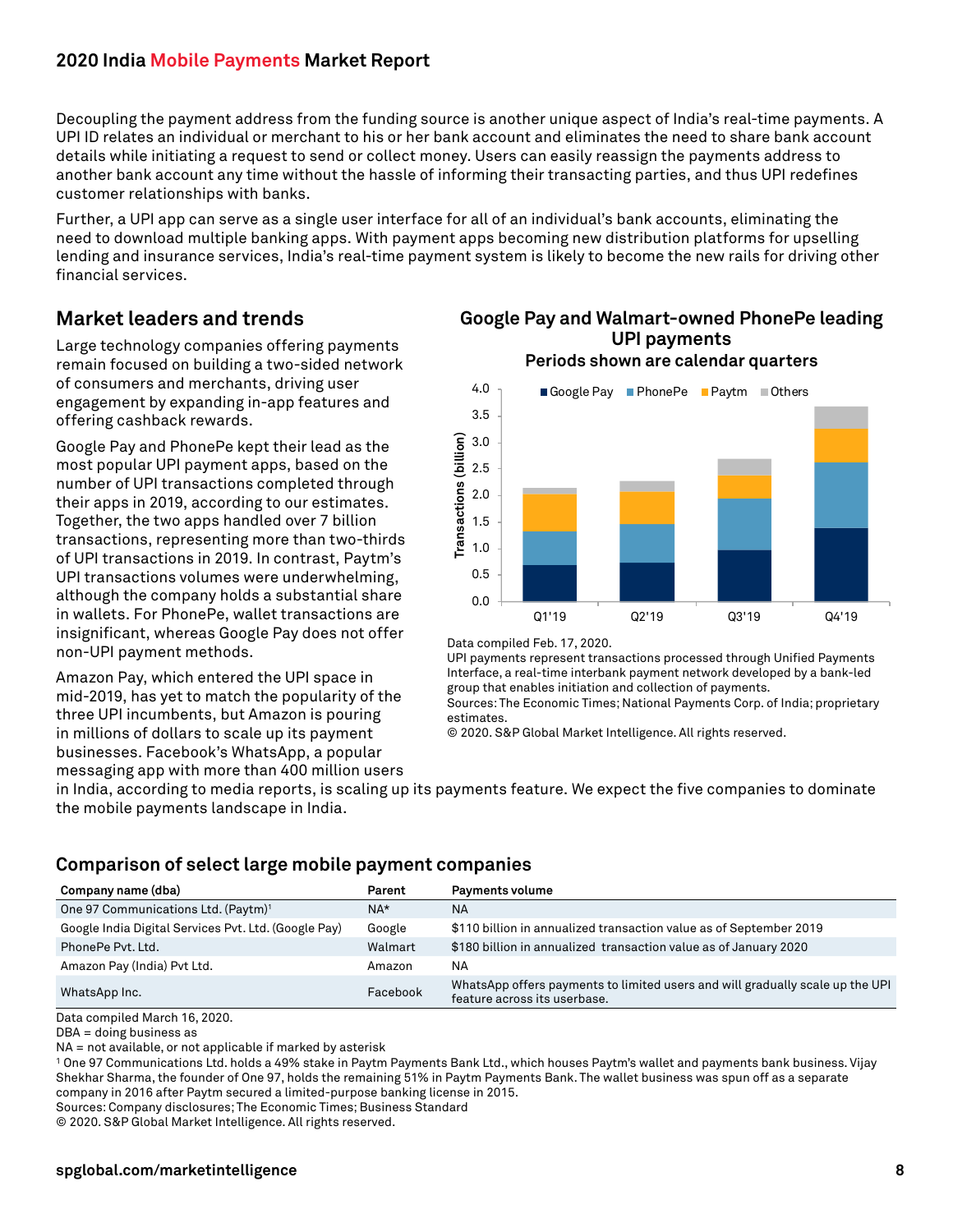#### **Payment apps turning into everyday apps**

Consumer-facing payment providers tethered to UPI, in theory, can target the entire banked population without incurring any onboarding costs related to the know-your-customer process. With the ability to provide a menu of use cases powered by UPI and interoperate with other retail payment systems, UPI apps offer a standardized set of payment features.

UPI-enabled payment apps allow users to request money from others, make QR code payments, check bank account balances and recharge prepaid mobile accounts. Users can pay electricity, landline, broadband, gas and other bills.

Google, PhonePe, Paytm and Amazon Pay are seeking to become an integral part of customers' daily lives by extending mobile payments to taxi-hailing, shopping and other cases of personal consumption. Payment app users can buy electronic goods, groceries and clothing; order food; and book hotel rooms and bus and airline tickets. Customers can access instant credit, buy insurance policies and invest in gold and mutual funds through the apps.

Paytm, PhonePe and Amazon Pay offer a variety of payment methods, including cards and stored-value wallets. Google Pay plans to introduce a tokenized cards feature to support debit and credit card payments in India.

|                           | In-app features                                         | Paytm | <b>PhonePe</b> | <b>Google Pay</b>      | Amazon Pay in<br>Amazon.in app |
|---------------------------|---------------------------------------------------------|-------|----------------|------------------------|--------------------------------|
|                           | Bank account using UPI                                  |       |                |                        |                                |
| Funding methods           | Stored value wallet                                     |       |                |                        |                                |
|                           | Debit, credit card                                      |       |                | $\bullet$ <sup>1</sup> |                                |
|                           | Send money                                              |       |                |                        |                                |
| Payment features          | Request money                                           |       |                |                        |                                |
|                           | QR code payments                                        |       |                |                        |                                |
|                           | Recharge prepaid mobile phone plan                      |       |                |                        |                                |
| <b>Bill payments</b>      | Pay utility bills                                       |       |                |                        |                                |
|                           | Pay credit card bills, insurance premiums and loan EMIs |       |                |                        |                                |
|                           | Purchase groceries/merchandise                          |       |                |                        |                                |
| E-commerce, travel        | Make flight, train, bus or hotel bookings               |       |                |                        |                                |
|                           | Book Uber/Ola car rides                                 |       |                |                        |                                |
| <b>Financial services</b> | Buy gold                                                |       |                |                        |                                |
|                           | Point-of-sale credit                                    |       |                |                        |                                |
|                           | Invest in mutual funds                                  |       |                |                        |                                |
|                           | Buy insurance                                           |       |                |                        |                                |
|                           | Chat with contacts                                      |       |                |                        |                                |
| Other                     | Check account balance                                   |       |                |                        |                                |

#### **Payment apps turning into super apps**

Data compiled March 13, 2020.

EMI = equated monthly installment

1 Google plans to introduce tokenized cards feature to support debit and credit card payments in India.

2 Google teamed up with four banks to facilitate pre-approved loans to their customers using its app.

Source: S&P Global Market Intelligence analysis of select mobile payment apps for Android users.

© 2020. S&P Global Market Intelligence. All rights reserved.

#### **Cultivating financial services**

Payment companies are deepening their presence in financial services.

All four payment apps reviewed by S&P Global Market Intelligence provide an option to buy either gold or jewelry. Investing in gold is a popular savings method for Indians. Customers can buy and redeem digital gold, even in small amounts, with prices linked to rates in the commercial bullion market. They can also take delivery of gold or send e-gift vouchers to others.

Payment companies are facilitating deferred payment options and installment loans in partnership with banks and nonbank financial companies. Some of them even offer options to buy insurance policies and mutual funds within the app.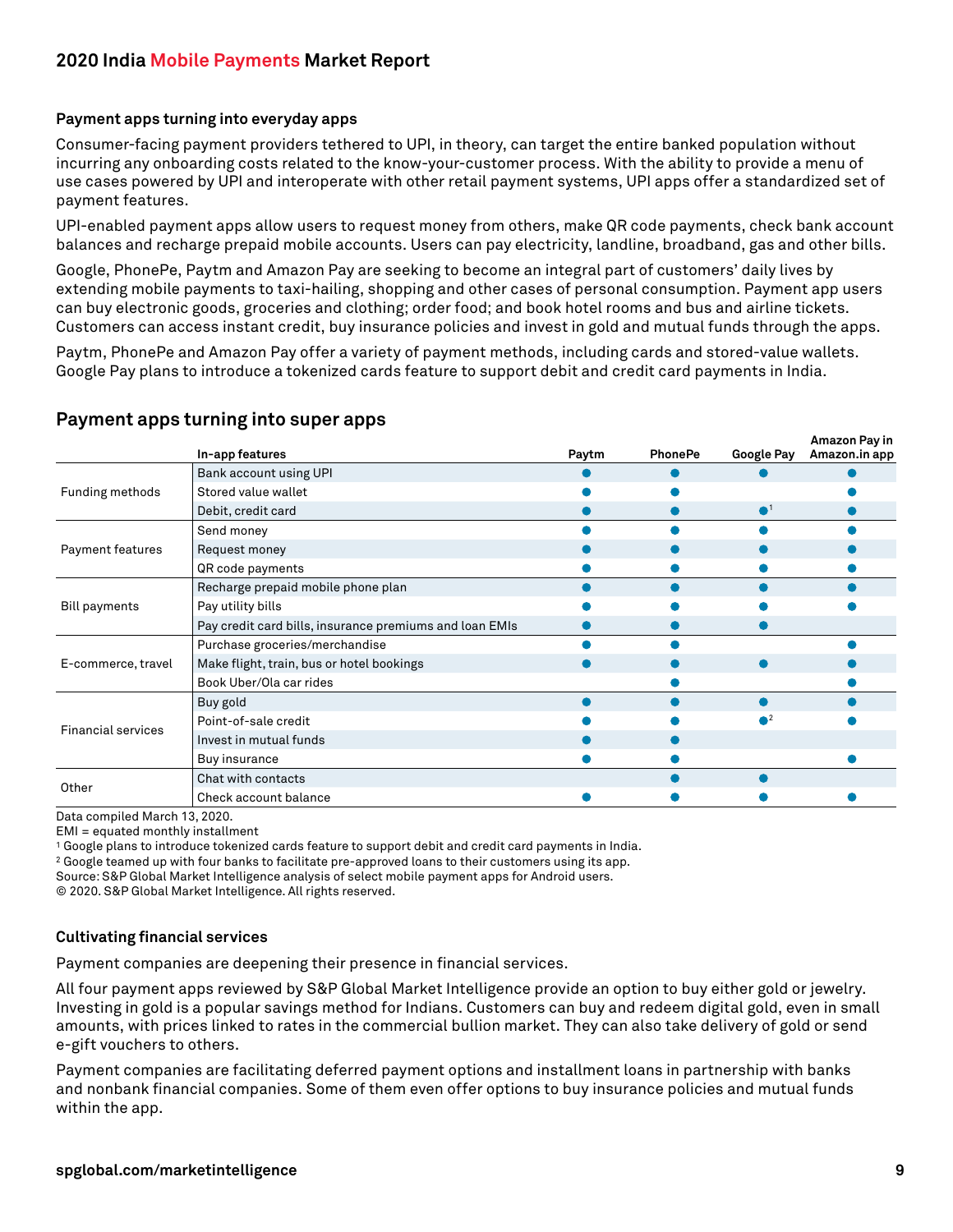Paytm differs from the rest in how it delivers financial services. It has taken a more hands-on approach by pursuing regulatory licenses available for a nonbank, whereas others have courted partnerships with financial institutions.

Although it is conceding the lead in payments, Paytm is steadily building a bank-like platform. Thanks to its limitedpurpose banking license, the company has a direct connection to the UPI rails, accepts deposits from the public and issues debit cards. It has brokerage licenses to distribute mutual funds and insurance policies. While the company plans to turn into a small finance bank to make lending, according to The Times of India, it currently leverages partnerships with nonbanking lender Clix Capital and Citibank to offer microloans and a co-branded credit card.

Clever collaboration with banks and nonbanks may help Google and PhonePe steer clear of regulation, but such an approach also involves some limitations and risks. The unit economics of each transaction could be less favorable for companies that need a sponsor bank integration to facilitate UPI transactions as they might share fees earned on transactions with UPI partner banks depending on their commercial agreements.

PhonePe's dependence on Yes Bank to access UPI rails rendered the app largely inoperative for a couple of days in March when RBI imposed a moratorium on deposit withdrawals at the struggling bank. Paytm, through its distribution licenses, is able to offer a wide range of mutual funds and insurance, while mutual fund and insurance policy options on the PhonePe platform are limited. Google's plans to offer preapproved loans in partnership with four banks have yet to materialize.

Amazon appears to hold a middle view. While it has been active in cultivating partnerships with financial institutions and fintechs, it has also secured regulatory licenses to offer a stored-value wallet and to distribute insurance policies. Amazon made greater strides in facilitating unsecured credit to consumers as larger purchases on its e-commerce platform provide lending opportunities. Its partnerships with banks and nonbanks for co-branded cards and point-of-sale credit to consumers could help it improve payments processing costs and earn a share in interchange revenue.

Leading mobile payment companies are also ramping up their investments in India's millions of small merchant establishments. Their efforts include digitizing ledger books of small stores, creating digital fronts for customers to discover them online, using small shops as ATMs to facilitate cash withdrawals for customers and developing visual codes for restaurants that allow customers to scan and browse the menu and pay for their orders. Building networks of neighborhood stores could allow payment fintechs to explore options of providing working capital loans.

#### **Mounting customer acquisition costs, modest revenues**

Persuading millions of consumers, neighborhood grocery stores and small merchants to adopt digital payments has so far proved to be costly for Indian payment companies that have actively promoted the adoption of their apps through lucrative cashback perks and discounts.

Interoperability and standardized payment features make it easy for UPI users to shift allegiance swiftly. As the industry remains in the customer acquisition phase, user loyalty does not rest only on superior payment experience, and payment fintechs continue to offer rewards and engage in advertising expenditure to acquire new users and keep existing ones from abandoning their apps.

#### **Promotional costs rising at leading payment companies in India Periods represent financial years**



#### Data compiled March 17, 2020.

Figures for Paytm represent One 97 Communications Ltd., which holds a 49% stake in Paytm Payments Bank Ltd. Vijay Shekhar Sharma, the founder of One 97, holds the remaining 51% in Paytm Payments Bank, which houses the wallet and payments bank business. The wallet business was hived off as a separate company in 2016 after Paytm secured a limited-purpose banking license.

Figures for PhonePe, Amazon Pay and Google India Digital Services are on a stand-alone basis and do not reflect the results of their affiliates or subsidiaries.

Advertising promotional expenses for Google India Digital Services, which houses Google's UPI payments business, have been adjusted to include the impact of cash rewards reimbursed by its parent.

Sources: S&P Global Market Intelligence; Ministry of Corporate Affairs © 2020. S&P Global Market Intelligence. All rights reserved.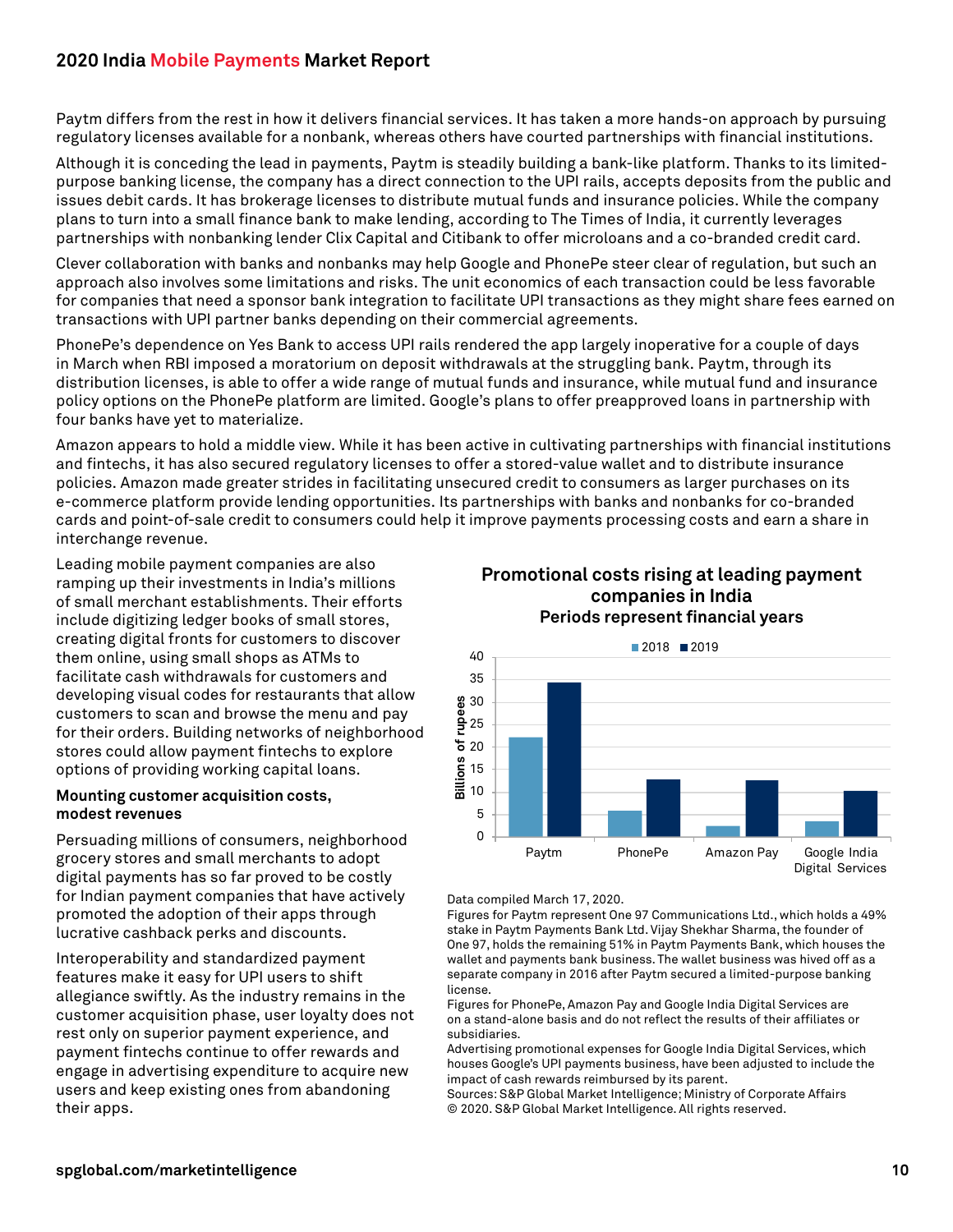Advertising, marketing and promotional expenses incurred by the four companies for the financial year ended March 31, 2019, exceeded \$1 billion in aggregate. In comparison, revenues were even lower than customer acquisition costs.

Traditional sources of revenues such as transaction fees charged to end parties and interest income on float balances either do not exist or are insignificant for mobile payments in India. Fintechs acquiring consumers and merchants have little control over pricing as they operate in an open-loop system where the prices and operating rules are set by a banking consortium that works at the behest of the government.

Compared to mobile payments, credit cards are a much more lucrative business in India, largely because merchant discount rates for credit cards are set by card networks such as Visa and Mastercard and are not regulated. Issuing banks in India collect interchange fees, which typically represent 75% to 85% of the merchant discount rate. Additionally, credit card issuers earn interest income when consumers roll over their dues.

Axis Bank, which accounted for only 7% of total debit and credit card transactions in 2019, generated 29 billion rupees in retail card fee revenue alone. In contrast, PhonePe's total revenues stood at only about 2 billion rupees in the fiscal year end March 31, 2019.

The RBI's decision to waive the already low merchant discount rate on UPI payments, effective Jan. 1, has dealt a further setback to the viability of payment fintechs' business models.

Losses at mobile payment companies are swelling every year with the addition of new users and merchants as they do not make enough money from their payments services to cover the marginal costs of providing them.



#### **Losses growing faster than revenues at payment companies in India Periods represent financial years**

Data compiled March 17, 2020.

Figures for Paytm represent One 97 Communications Ltd., which holds a 49% stake in Paytm Payments Bank Ltd. Vijay Shekhar Sharma, the founder of One 97, holds the remaining 51% in Paytm Payments Bank, which houses the wallet and payments bank business. The wallet business was hived off as a separate company in 2016 after Paytm secured a limited-purpose banking license.

Figures for PhonePe and Amazon Pay are on a stand-alone basis and do not reflect the results of their affiliates or subsidiaries.

Sources: S&P Global Market Intelligence; Ministry of Corporate Affairs

© 2020. S&P Global Market Intelligence. All rights reserved.

The absence of a revenue model and an undiminished appetite to add more capacity to their networks could mean that payment companies will continue to hemorrhage money.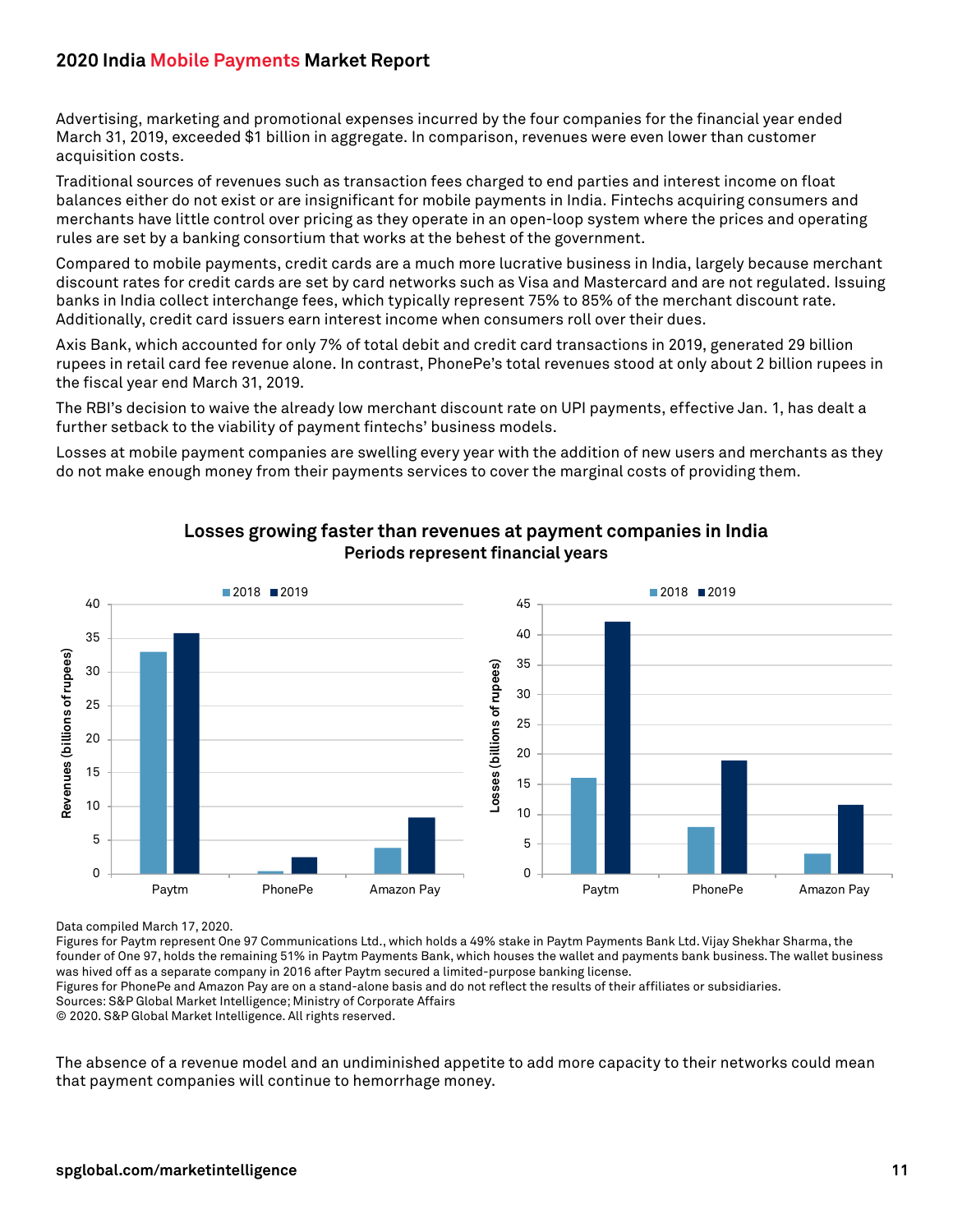#### **Fintech startups need investor backing to navigate coronavirus-led crisis**

In the absence of a clear path to profitability, consumer-facing technology firms in the Indian payments space will continue to need venture capital support to fuel their expansion plans. The current climate of subdued private funding makes it difficult for startups to get venture capitalists to open up their purses. India saw a 69% monthover-month decline in the dollar amount of private placement transactions in March.

For Amazon and Google, payments are just means to propel their existing e-commerce and advertising businesses. Paytm and PhonePe, on the other hand, are using payments to acquire customers and build digital ecosystems of financial services and commerce from scratch. All four companies are heading in the direction of building an interconnected set of in-app services, providing options to fulfill daily needs in seamless ways. With WhatsApp's expected entry, mobile payments in India will see a drawn-out battle for the top spot.

Publicly traded U.S. companies with deep pockets have a greater ability to subsidize losses related to payments businesses, while the payment startups incubated in India will need the backing of their investors to stay in the game. Paytm counts Alibaba, Soft Bank and Berkshire Hathaway as investors. Although PhonePe is ultimately owned by Walmart, it is not closely integrated with Walmart's Flipkart e-commerce business in India and operates independently as a startup with plans to go public in 2023, according to India-based newspaper the Mint.



**Monthly cash burn rate rising every year**

## **Measuring leading payment companies' funding runway**

**How long amount raised since the beginning of 2019 can last based on fiscal 2019 cash burn rate**

![](_page_11_Figure_8.jpeg)

Data compiled April 30, 2020.

Cash burn is estimated as the sum of cash flows used in operating activities and investments in fixed assets.

Figures for Paytm represent One 97 Communications Ltd., which holds a 49% stake in Paytm Payments Bank Ltd. Vijay Shekhar Sharma, the founder of One 97, holds the remaining 51% in Paytm Payments Bank, which houses the wallet and payments bank business. The wallet business was hived off as a separate company in 2016 after Paytm secured a limited-purpose banking license. Sources: S&P Global Market Intelligence; Ministry of Corporate Affairs; proprietary estimates

© 2020. S&P Global Market Intelligence. All rights reserved.

Paytm and PhonePe collectively received more than \$2 billion since the beginning of 2019, with Paytm alone raising \$1.66 billion. Based on the estimated cash burn rate calculated for the 12-month period ended March 31, 2019, the two companies collectively consume \$78 million a month in running their operations. While Paytm appears to have a slightly longer runway, both face an uncertain future without continued investor backing.

## <span id="page-11-0"></span>**US big tech bets riding on payment rails in India**

U.S. technology companies are piggybacking on India's real-time payments infrastructure and building everyday apps to embed themselves into consumer interactions in the world's only billion-person market outside China.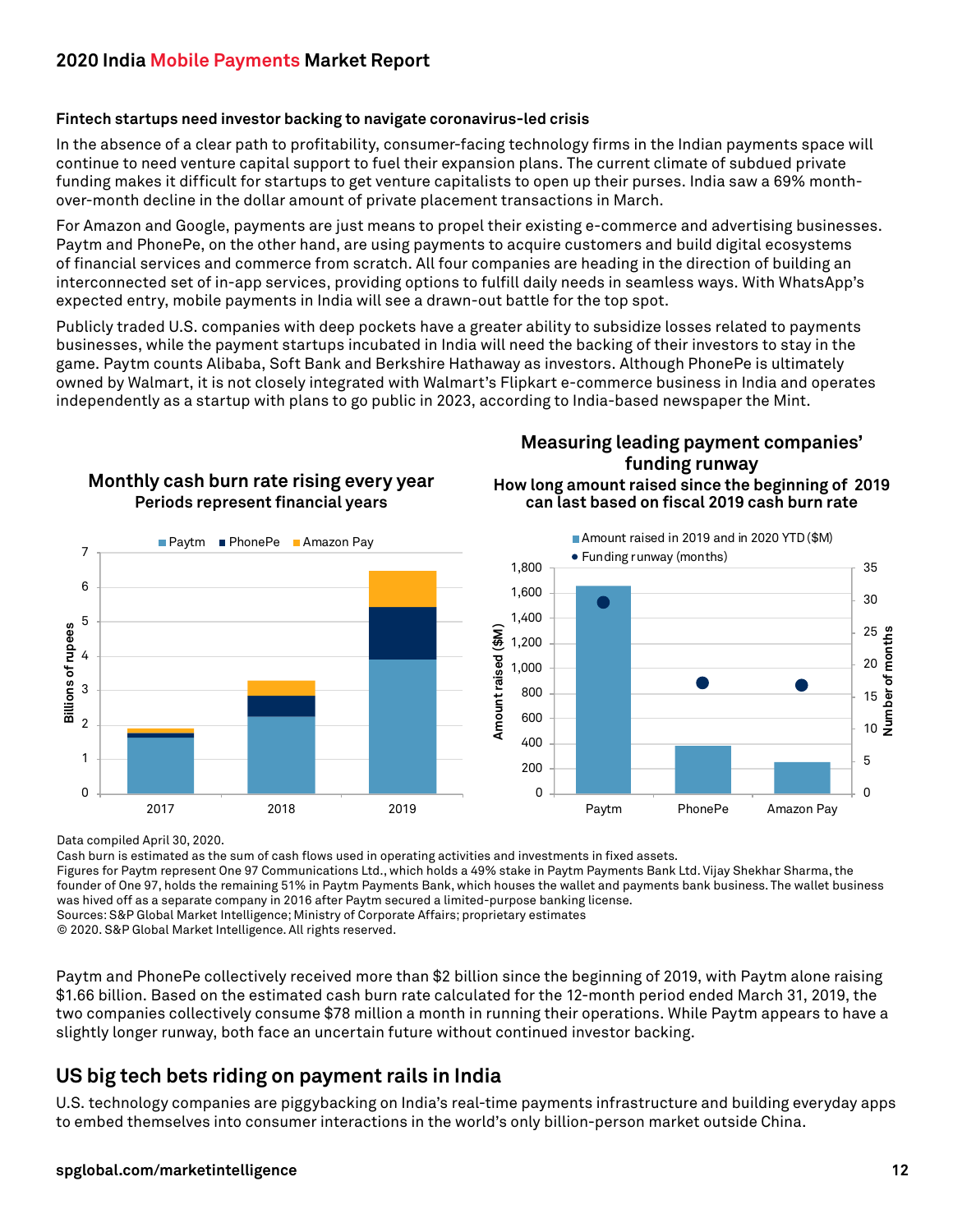Alphabet Inc.'s Google Pay and Amazon.com Inc. are making their strongest push yet to become financial intermediaries in India, according to a review of select large markets by S&P Global Market Intelligence. Google has already become one of the largest payment providers in India, with its Google Pay app processing nearly 4 billion transactions in 2019, according to our estimates. Meanwhile, Amazon is offering a far greater breadth of payments and other financial services to engage consumers and merchants in India than in its four largest markets in terms of net sales. With the expected launch of a payments feature in Facebook's WhatsApp, U.S.-based big technology companies are expected to extend their dominance in India.

The U.S. big tech companies are taking steps to build super apps in India, in a marked departure from their barebones approach of offering limited payments use cases around the world. Their efforts to link payments with commerce both online and offline bear resemblance to the strategies of two Chinese big technology firms — Tencent Holdings Ltd. and Alibaba. For a super app, payments play a central role in powering a menu of services. While Chinese big tech companies use reloadable stored-value wallets that keep banks out of the loop while conducting transactions, super apps in India leverage banking infrastructure and use bank accounts as the underlying payment instrument.

#### **Google's quest to move money**

Google has long been iterating on its payments strategies and expanding in countries by primarily allowing people to digitally store credit cards in Google Pay and make online purchases and contactless payments in stores.

|                       |                                                             | U.S.                    | Germany                                   | Japan | U.K.               | India                   | <b>Additional notes</b>                                                                                                |
|-----------------------|-------------------------------------------------------------|-------------------------|-------------------------------------------|-------|--------------------|-------------------------|------------------------------------------------------------------------------------------------------------------------|
| Features              | Pay in shops                                                |                         |                                           | ●     |                    |                         |                                                                                                                        |
|                       | Pay online or in apps                                       |                         |                                           |       |                    |                         | Available in 75 countries                                                                                              |
|                       | Pay for travel by train and/or bus <sup>1</sup>             |                         |                                           |       |                    |                         | Additionally available in Canada,<br>Russia, Ukraine and Singapore                                                     |
|                       | Send money to individuals                                   |                         |                                           |       |                    |                         | Additionally available in Singapore                                                                                    |
|                       | Recharge prepaid mobile phone plan                          |                         |                                           |       |                    |                         |                                                                                                                        |
|                       | Pay utility bills, insurance premiums                       |                         |                                           |       |                    |                         |                                                                                                                        |
|                       | Buy gold                                                    |                         |                                           |       |                    | $\bigcap$ <sup>2</sup>  |                                                                                                                        |
|                       | Debit, credit cards                                         |                         |                                           |       |                    | $^3$                    |                                                                                                                        |
|                       | <b>Bank accounts</b>                                        |                         |                                           |       |                    |                         | Additionally available in Singapore                                                                                    |
| acceptance<br>methods | PayPal account                                              |                         |                                           |       |                    |                         | PayPal can be added as a payment<br>method in Google Pay in 24 countries.                                              |
|                       | NFC-enabled payments                                        |                         |                                           |       |                    | $^3$                    |                                                                                                                        |
| Funding,              | QR code payments                                            |                         |                                           |       |                    |                         | Google's spot codes in India allow<br>users to see the menu, order and pay in<br>restaurants, coffee shops and stores. |
|                       | Number of supporting banks/card<br>issuers/payment services | 2,317                   | 21                                        | 119   | 36                 | 144                     |                                                                                                                        |
| Partnerships          | Notable bank partners<br>(non-card integrations)            | Citigroup <sup>4</sup>  |                                           |       |                    | ICICI, SBI <sup>5</sup> | Axis, HDFC, OCBC, DBS, Standard Chartered are<br>bank partners in Singapore <sup>6</sup>                               |
|                       | Notable fintech partners                                    | PayPal,<br>TransferWise | PayPal,<br>VIMpay,<br><b>TransferWise</b> |       | Curve <sup>7</sup> | Innoviti <sup>8</sup>   | TransferWise, Pine Labs, TransferWise users can use Google<br>Pay in at least 17 countries.                            |

## **Google Pay offering an expanded feature set in India**

Data compiled Feb. 27, 2020.

1 Google Pay can be used to pay at certain public transit stations with a supported debit or credit card saved to the phone. In India, Google Pay users can book train tickets using a bank account as a payment method.

2 Users can buy and sell gold through the Google Pay app in India. The purchased gold will be stored in vaults by a metal processing facility.

3 Google Pay plans to introduce tokenized cards feature to support debit and credit card payments in India.

4 Citigroup will offer checking accounts through the Google Pay app.

8 Google Pay's partnership with Pine Labs and Innoviti allows it to facilitate payments at the point-of-sale companies' merchant networks.

Sources: Company disclosures; National Payments Corp. of India; The Wall Street Journal; India's Business Today

© 2020. S&P Global Market Intelligence. All rights reserved.

<sup>&</sup>lt;sup>5</sup> Google Pay in India works with four banks to facilitate account-to-account transfers between participating banks in a real-time interbank payments system. 6 OCBC Bank customers can send money through Google Pay to any account at a participating bank in Singapore's real-time interbank payments system. Google Pay plans to add DBS and Standard Chartered as partner banks.

<sup>7</sup> The partnership with Curve widened the availability of Google Pay in the U.K. to customers whose banks previously did not allow linking their bank cards to Google Pay for contactless payments.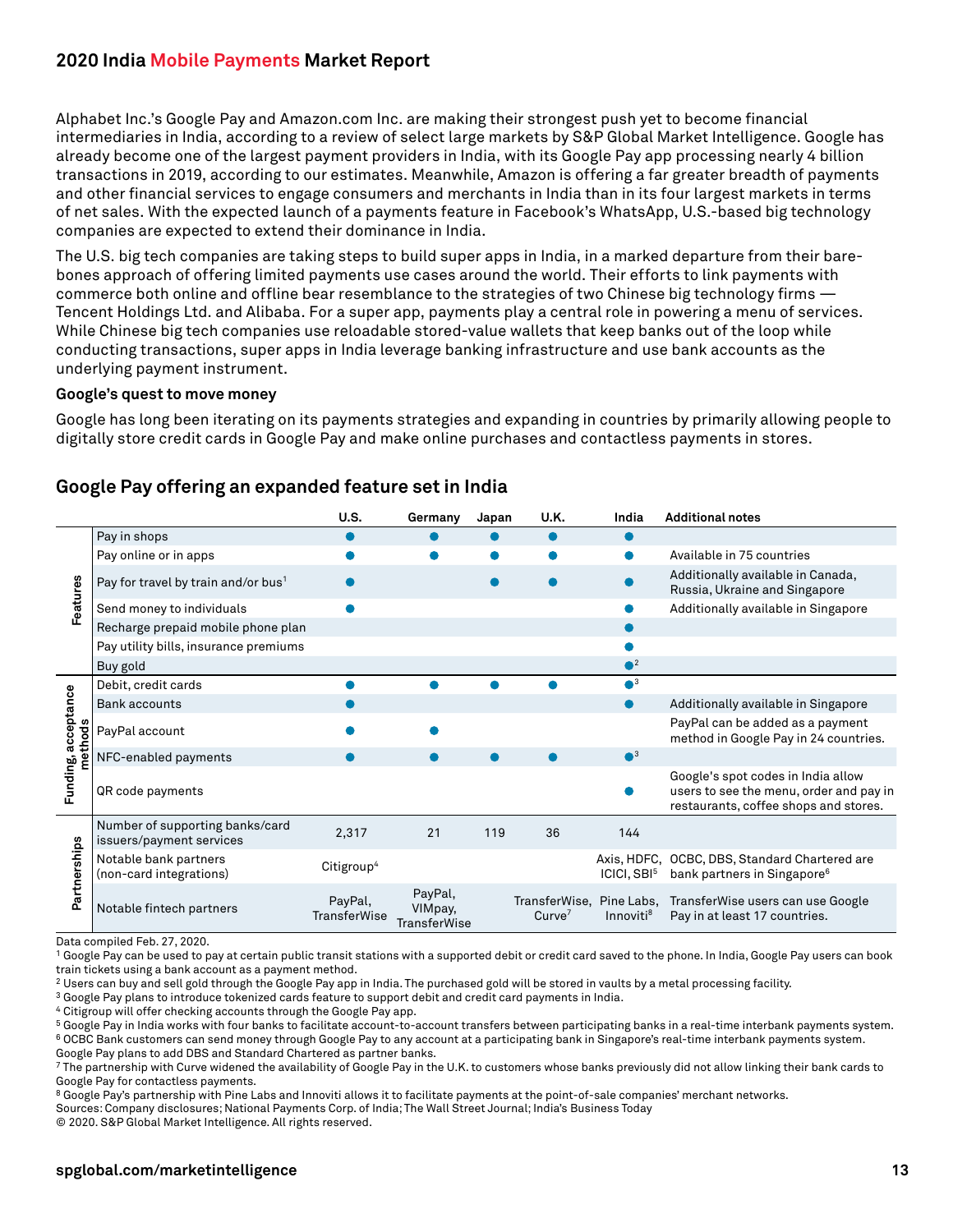While its card integrations require a number of partnerships with banks or payment aggregators in other countries, Google's association with UPI sponsor banks ensures that customers of various banks can use Google Pay and transact with account holders at any UPI network bank without having to use their debit or credit cards.

Participating in an interoperable payments network has allowed Google Pay in India to focus more on expanding features and creating seamless commerce experiences to keep consumers within its ecosystem.

Google's Spot platform allows businesses to set up storefronts that are accessible within Google Pay, enabling users to transact with these businesses without having to install their apps and share payment details. Businesses with physical outlets can use Google-branded visual codes that work like QR codes and enable customers to pay using Google Pay. The spot codes also allow customers to access merchant-designed experiences such as seeing the menu and ordering coffee.

Google Pay's international expansion plans of late appear to be mirroring its Indian strategies of facilitating bankto-bank transactions. In Singapore, it is partnering with three banks to link users' bank accounts in the app and provide credit transfers using Singapore's real-time payments scheme, PayNow. While there has been no official announcement about the launch of the Spot platform in Singapore, its website named Singapore-based cinema chain Shaw Theatres as a Spot merchant partner.

In the U.S., Google has teamed up with Citigroup Inc. to offer checking accounts through its Google Pay app in a move that could allow the company to replicate, albeit on a limited scale, the success it has had sidestepping card rails while linking consumers and merchants in India. Google urged the Federal Reserve to consider building overlay services on top of the yet-to-be-built FedNow scheme, where consumers can use nonbanking services like Google Pay itself to initiate a request to send or receive money and the user's bank will then execute the request.

#### **Payments greasing Amazon's flywheel**

Amazon's payments strategies globally involve facilitating easier payments for buyers on its own e-commerce platform as well as giving consumers the option of paying with their Amazon accounts on external websites and in merchant apps. On both fronts, Amazon has made rapid strides in India.

Joining the UPI bandwagon has enabled it to provide a popular payment option and fueled Amazon Pay's rise as a high-frequency payments platform. Amazon Pay's expanded features include movie, bus and flight ticket bookings, which were built in partnership with bookmyshow.com, red Bus and cleartrip, respectively.

While most e-commerce companies offer UPI as a payment method on the checkout page, consumers would still have to log into a UPI-based app and authenticate the transaction by entering a personal identification number specific to the UPI-linked bank account. As Amazon allows customers to link their bank accounts on its app, it has made the UPI payment process less cumbersome. Payments made from bank accounts tend to incur lower processing costs than credit card payments.

Amazon Pay has also gained a greater foothold among brick-and-mortar retail establishments as its UPI customers can make payments at all merchant stores that support interoperable, UPI-based QR codes. India appears to be the only large market where Amazon Pay facilitates person-to-person payments. Instant fund transfers to friends and the ability to check balances of bank accounts are some of the features supported by the UPI system.

Troves of transaction data generated through Amazon Pay can help the company better understand consumer needs, lead to greater use of financial services and drive greater consumer activity on the Amazon platform.

The e-commerce company is cultivating consumer and merchant financing services in its large markets in partnership with banks and financial technology companies. In addition to offering co-branded credit cards and card-linked installment plans, Amazon provides lending options to active Amazon customers without cards under its own brand, in partnership with Capital Float. Amazon Pay, which has an insurance brokerage license, distributes insurance products underwritten by Acko General Insurance Ltd., a digital underwriter. Acko sells car insurance and mobile device protection plans to Amazon customers. Amazon has deepened its relationship with its fintech partners, Capital Float and Acko, by investing in the two companies.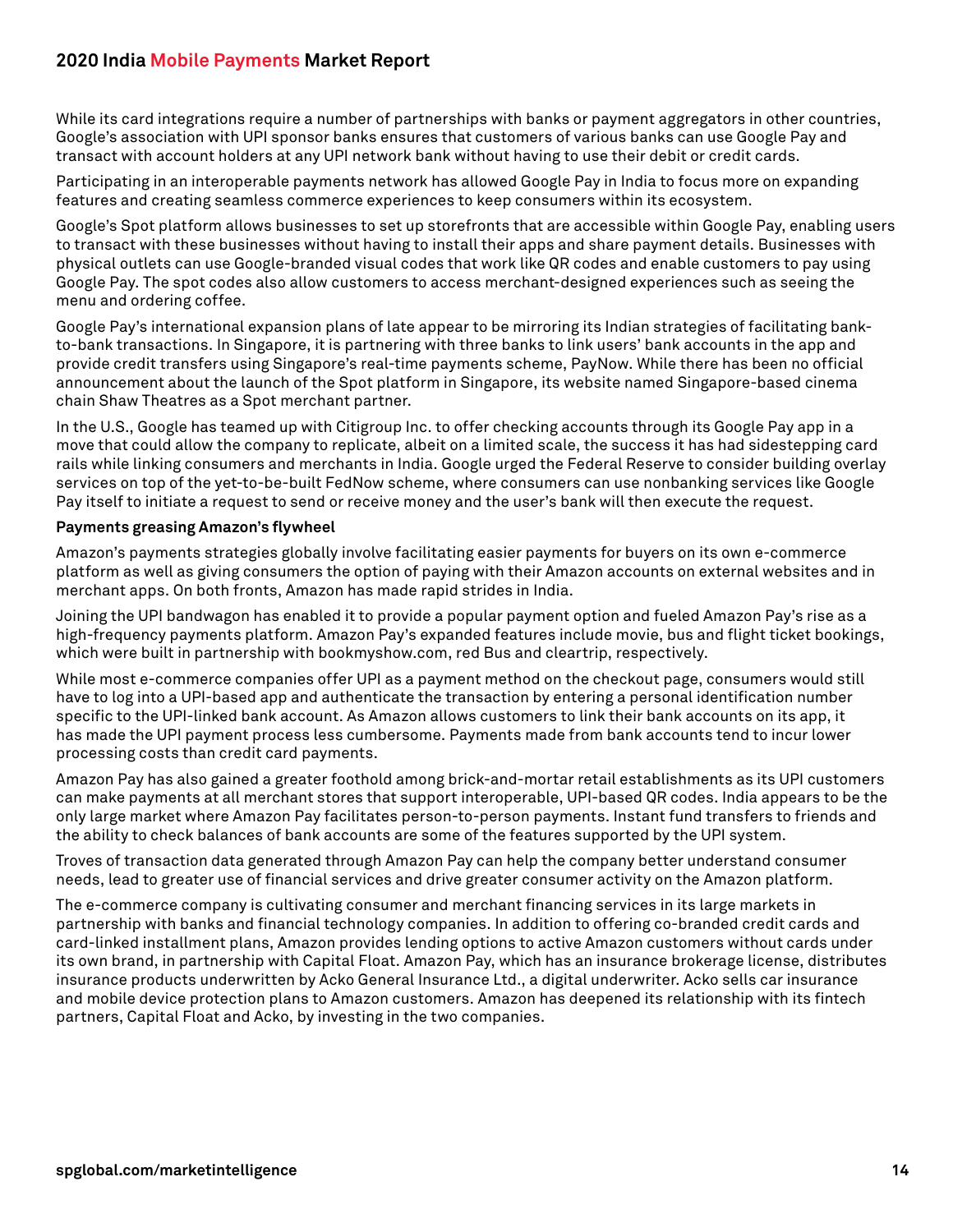#### **Amazon making bigger financial services bets on India**

|                          |                      |                                                                                                          | U.S.                                              | Germany              | U.K.              | Japan                                                                    | India                                                                                                |
|--------------------------|----------------------|----------------------------------------------------------------------------------------------------------|---------------------------------------------------|----------------------|-------------------|--------------------------------------------------------------------------|------------------------------------------------------------------------------------------------------|
|                          |                      | 2019 net sales, including product and service sales (\$B)                                                | 193.64                                            | 22.23                | 17.53             | 16.00                                                                    | <b>NA</b>                                                                                            |
| Amazon Pay               | <b>Features</b>      | Pay in external stores                                                                                   |                                                   |                      |                   |                                                                          |                                                                                                      |
|                          |                      | Pay online or in apps of external<br>merchants                                                           |                                                   |                      |                   |                                                                          |                                                                                                      |
|                          |                      | Send money to individuals on Amazon<br>app                                                               |                                                   |                      |                   |                                                                          |                                                                                                      |
|                          |                      | Pay utility bills on Amazon app <sup>1</sup>                                                             |                                                   |                      |                   |                                                                          |                                                                                                      |
|                          |                      | Book flight, bus tickets on Amazon app                                                                   |                                                   |                      |                   |                                                                          |                                                                                                      |
|                          | Payment<br>methods   | Debit, credit cards                                                                                      |                                                   |                      |                   |                                                                          |                                                                                                      |
|                          |                      | <b>Bank accounts</b>                                                                                     |                                                   |                      |                   |                                                                          |                                                                                                      |
|                          |                      | Reloadable stored-value wallet                                                                           |                                                   |                      |                   |                                                                          |                                                                                                      |
| Other financial services | Co-branded<br>cards  | Co-branded credit cards                                                                                  |                                                   |                      | $\bullet$         |                                                                          |                                                                                                      |
|                          | Lending <sup>2</sup> | Point-of-sale financing (credit card-<br>linked interest-free installment plans)<br>for Amazon purchases |                                                   |                      |                   |                                                                          |                                                                                                      |
|                          |                      | Point-of-sale financing to non-credit-<br>card holders                                                   |                                                   |                      |                   |                                                                          |                                                                                                      |
|                          |                      | Lending to Amazon merchants <sup>3</sup>                                                                 |                                                   |                      |                   |                                                                          |                                                                                                      |
|                          | <b>Insurance</b>     | Insurance to Amazon consumers                                                                            |                                                   |                      |                   |                                                                          |                                                                                                      |
|                          | Co-branded<br>card   | Issuing bank/financial institution                                                                       | American Express,<br>JPMorgan Chase,<br>Synchrony | Landesbank<br>Berlin | NewDay            | Sumitomo<br>Mitsui                                                       | <b>ICICI</b>                                                                                         |
|                          |                      | Card networks                                                                                            | American<br>Express, Visa                         | Visa                 | Mastercard        | Mastercard                                                               | Visa                                                                                                 |
|                          | Lending              | Point-of-sale financing bank partners                                                                    | Synchrony                                         | NA                   | NA                | NA*                                                                      | HDFC, SBI, Axis,<br><b>ICICI, Kotak</b>                                                              |
| Partnerships             |                      | Point-of-sale financing nonbank<br>partners                                                              |                                                   | <b>NA</b>            | <b>NA</b>         | Paidy                                                                    | Bajaj Finserv,<br>Capital Float                                                                      |
|                          |                      | Merchant lending partners                                                                                | Bank of America,<br>SellersFunding,<br>Payoneer   | <b>NA</b>            | SellersFunding NA |                                                                          | Aditya Birla<br>Finance, Bank of<br>Baroda, Capital<br>First, Capital Float,<br>Flexiloans, Yes Bank |
|                          | <b>Insurance</b>     | Insurance partners                                                                                       | Allstate, Asurion                                 | Assurant             | Assurant          | Lifenet, SBI<br>Holdings,<br>MS&AD, Zurich,<br>Ipet, Rescue<br>Insurance | Acko                                                                                                 |

Data compiled Feb. 18, 2020.

NA = not available, or not applicable if marked by an asterisk

1 Amazon's partnership with bill payment network Paymentus allows U.S. customers to query Alexa devices about their utility bills. In India, Amazon customers can manage and pay bills through the Amazon app.

 $^{\rm 2}$  Excludes Amazon's pay by invoice option, which is available in certain countries, including the U.S., and allows corporate buyers to defer payments to sellers on the Amazon marketplace.

 $^{\rm 3}$  In addition to referring merchants to banks and specialty lenders, Amazon directly offers financing to help sellers procure inventory. Net seller receivables stood at \$863 million as of Dec. 31, 2019, up year over year from \$710 million.

Sources: Company disclosures; CNBC; the Financial Times

© 2020. S&P Global Market Intelligence. All rights reserved.

Amazon is investing heavily in payments, logistics and e-commerce, and its ability to bring them all together is helping the company expand into newer verticals in India. It already offers grocery delivery services in a few cities and will soon launch a food delivery service, *The Economic Times* reported. Amazon's payments business in India, in which the Seattle-based company has invested more than \$483 million, will help manage the seamless movement of funds between various endpoints in its growing ecosystem.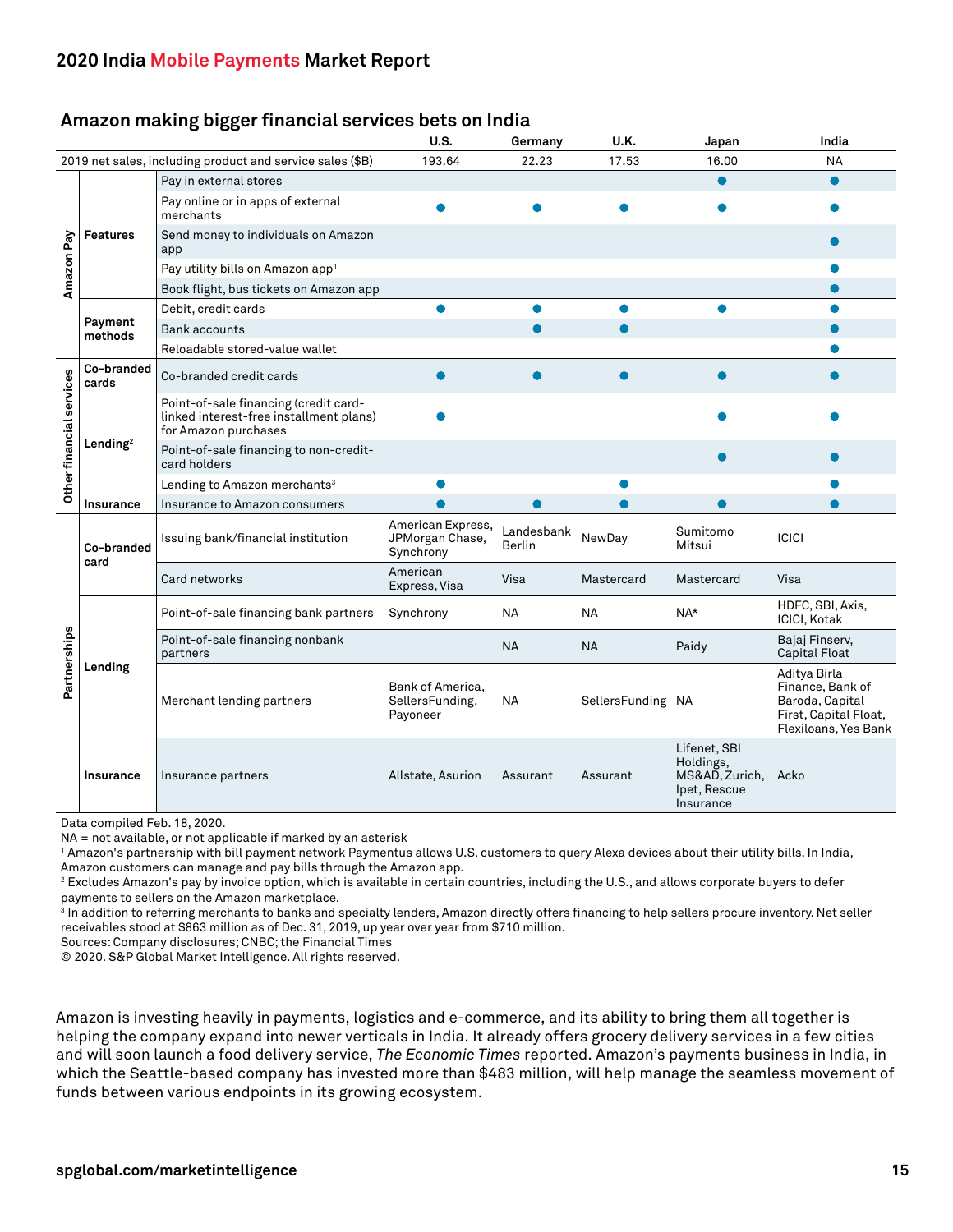#### **Moving money like a message**

WhatsApp's integration of a UPI payment feature into its messaging app in India will put it on track to provide a myriad of services and build its own digital ecosystem. Facebook has already emphasized the centrality of WhatsApp in its plans to build services around commerce, including creating digital storefronts for businesses and linking them with customers.

WhatsApp's tools for small businesses and APIs for large corporates to automate and respond to messages are finding applications across industries in helping them onboard customers and drive engagement.

Facebook in April announced a \$5.7 billion deal for a nearly 10% stake in Jio Platforms, a telecommunications business owned by Reliance Industries. Facebook aims to leverage WhatsApp's reach to build an e-commerce venture, while the JioMart commerce platform aims to link consumers with more than 60 million mom and pop stores, helping them make payments through the messaging app.

![](_page_15_Figure_5.jpeg)

#### **WhatsApp could propel Facebook to compete with global digital payment players**

Data compiled Feb. 18, 2020.

1 Facebook's WhatsApp, which had more than 2 billion monthly active users as of February 2020, expects to roll out a payments feature first in India and then in other countries.

2 Alipay and its e-wallet partners outside China had more than 1.2 billion users as of June 2019.

<sup>3</sup> Tencent offers Weixin in mainland China and WeChat internationally. The two apps offer in-app wallets, and their combined monthly active user base was more than 1.1 billion as of September 2019.

4 The figure for PayPal is as of Dec. 31, 2019, and reflects the number of accounts that completed at least one transaction on the PayPal platform within the past 12 months.

5 Paytm had 150 million annual transacting users as of February 2020. It had 10 million users in Japan as of August 2019.

 $6$  Google Pay's figure reflects more than 100 million app downloads on Android phones around the world. In India, it had 67 million monthly active users as of September 2019.

Sources: Company disclosures; The Economic Times

© 2020. S&P Global Market Intelligence. All rights reserved.

Financial institutions and fintechs are increasingly leveraging WhatsApp. HDFC Bank Ltd. and Kotak Mahindra Bank Ltd. offer several services through the popular messaging app, including the ability to check account balances, generate a statement of transactions and apply for a credit card. Bharti AXA accepts applications for bike insurance policies and facilitates claim process for life insurance policies through WhatsApp.

Fintechs such as Upwards and Wishfin allow customers to apply for personal loans through the messaging app. Borrowers can chat with the companies, submit applications and discover eligibility and credit limits using WhatsApp.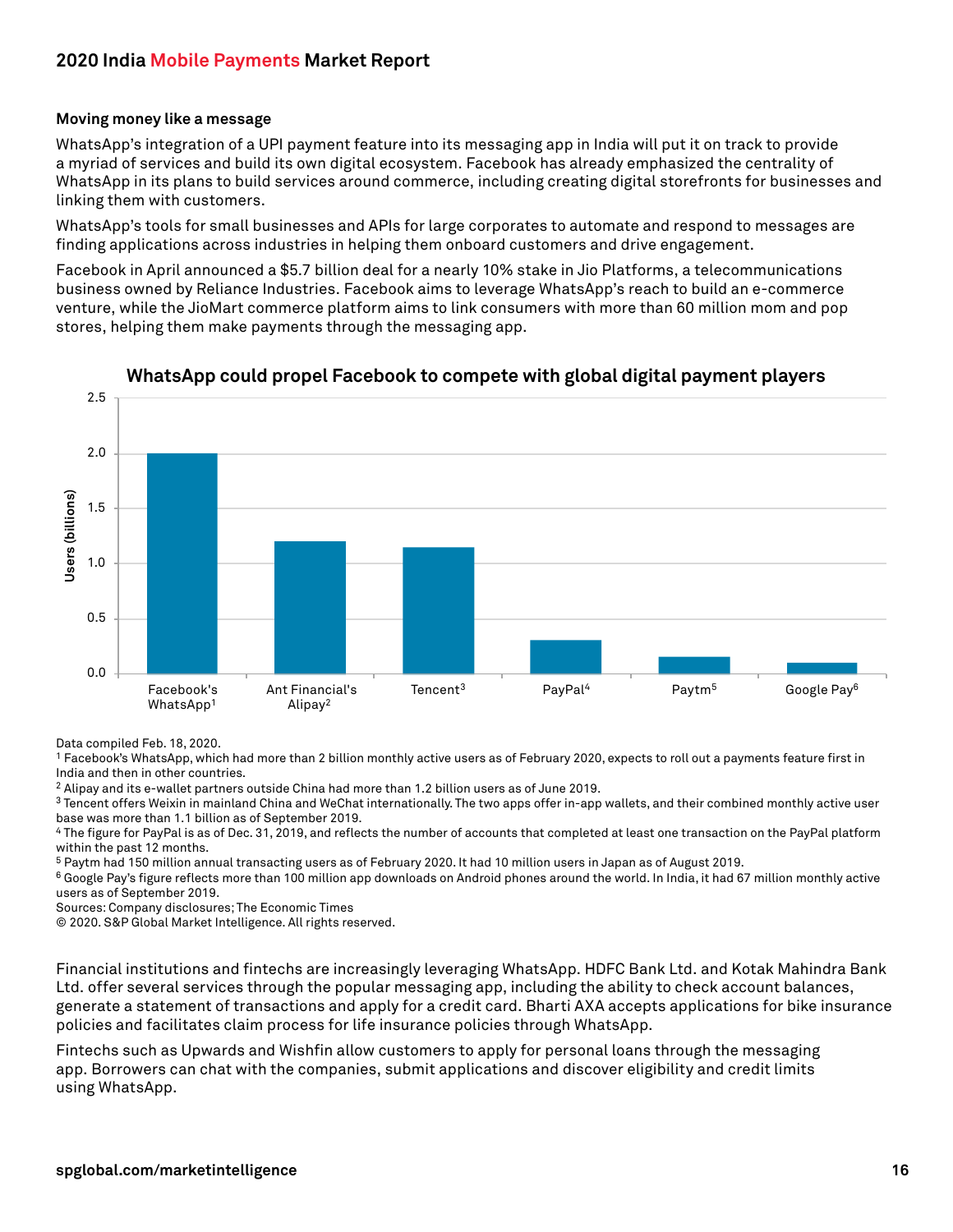Leveraging WhatsApp allows businesses to engage through a medium familiar to customers. While WhatsApp provides conversational banking and commerce, the addition of payments could spur the social media company to develop an online marketplace.

WhatsApp has more than 2 billion active users around the world, with most of them living in developing countries such as India, Indonesia, Mexico and Brazil. India could become the blueprint for WhatsApp as it expands payments into other developing markets. In addition to creating networks of merchants and consumers, WhatsApp has the potential to facilitate remittances in India and Mexico, both of which received more than \$120 billion in aggregate inbound remittances in 2019, according to World Bank estimates.

## <span id="page-16-0"></span>**Implications of nonbank dominance for banks**

Four financial institutions with a significant presence in retail banking may have conceded the space in mobile payments to nonbanks, but they remain vital behind the scenes in helping nonbanks move money on the UPI system.

HDFC Bank, State Bank of India, ICICI Bank and Axis Bank are among the largest card-issuing and merchantacquiring banks. Debit and credit cards issued by the four banks accounted for 61% of card transactions in the fourth quarter of 2019. HDFC, the largest bank in terms of market capitalization, enjoys a 28% share in credit card transactions, although it holds only 8% of total deposits in the country.

![](_page_16_Figure_6.jpeg)

#### **Market share of select large banks in retail payments (%)**

Data compiled March 11, 2020.

Market share percentages are for the quarter ended Dec. 31, 2019, except for deposits, which are as of year-end 2019.

UPI transactions data settled by State Bank of India and HDFC Bank is not available.

Sources: S&P Global Market Intelligence; Reserve Bank of India; National Payments Corp. of India

© 2020. S&P Global Market Intelligence. All rights reserved.

Although the four banks lag Yes Bank as a settlement partner processing interbank transfers, they are poised to eat into the smaller bank's share. Yes Bank processed 37% of UPI transactions in the fourth quarter of 2019, driven by its exclusive partnership with PhonePe. That lead is now under threat with PhonePe shifting to ICICI Bank after Yes Bank's servers and services went down for a couple of days in March. The central bank's moratorium on withdrawals from ATMs and internet banking through Yes Bank disrupted services of several fintechs that work with the institution. PhonePe is now expected to work with multiple bank partners, including Yes Bank and ICICI Bank.

Although big banks continue to hold the keys to the mobile payment infrastructure, nonbanks are the primary payment interface providers that handle consumer and merchant services. The biggest threat banks and card networks may face from surging payments via nonbanking apps is the prospect of a China-like situation where millions of people jump to mobile from cash, leapfrogging the use of cards. Ant Financial and Tencent have cornered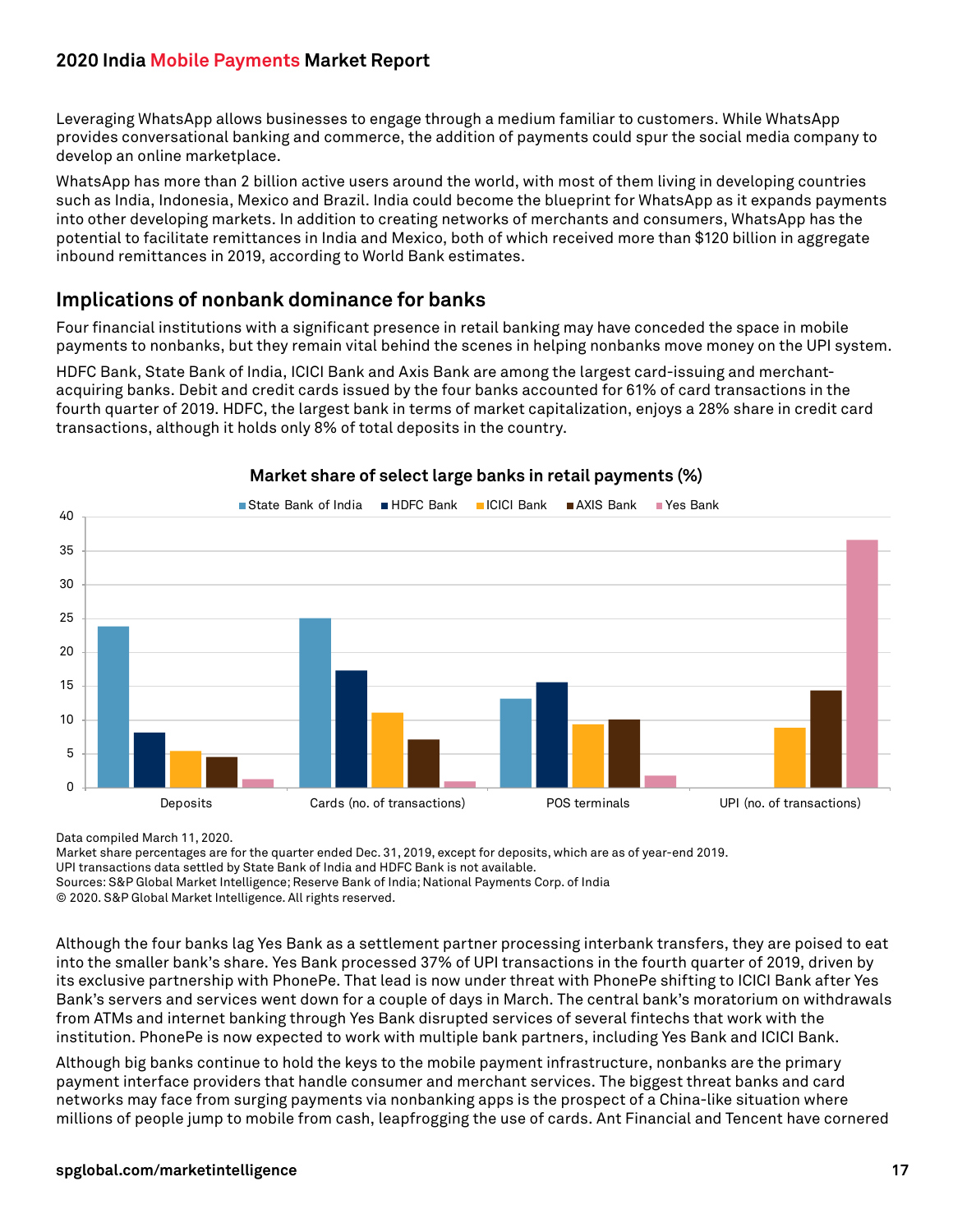the mobile payments market due to the popularity of their apps, and banks have been cut out as intermediaries in China. While banks in India are not in danger of losing access to low-cost retail deposits, disintermediation risk exists in the form of losing direct payment relationships with consumers.

Continued payments relationships with customers remain critical to big banks' retail businesses as they leverage payment data to convert the depository relationships into assets by selling financial products. For example, ICICI Bank and Axis Bank offer up to 70% and 87% of personal loans to existing customers, respectively. With nonbanks right in front of the customer, banks could lose out on opportunities to deepen customer engagement.

#### **UPI to propel data-driven banking**

In the wake of the COVID-19 crisis, banks are scaling down their exposure to unsecured lending, including credit cards and personal loans. As traditional financial institutions have become risk-averse, popular payment apps will have an opportunity to play a mainstream role in providing loans and insurance.

Payment fintechs are already tailoring their offerings by anticipating consumer needs. PhonePe and Paytm are providing in-app COVID-19-related insurance policies that cover hospitalization and other expenses, and promoting gold and mutual fund investments. Amazon Pay has widened the use cases for its deferred payment option to allow customers to buy essentials and make bill payments. Payment fintechs' ability to make greater inroads into lending could be limited in the near term as lenders might be reluctant to underwrite loans.

However, when risk-taking comes back into the system, payment fintechs will become the natural partners to disburse loans digitally as UPI apps remain the largest financial distribution platforms to acquire customers with little or no credit history.

Millions of transactions occurring through UPI apps generate troves of data about users' spending behavior and patterns to build profiles of customers and their lending needs. Information about users' utility bill payments and digital shopping could augment lenders' underwriting models to assess the creditworthiness of potential customers.

UPI apps could also facilitate new use cases supported by the account aggregator framework that allows licensed nonbanks to enable consent-based sharing of personal financial data. Authorized nonbanks acting as account aggregators can serve individuals and small businesses by bringing together and providing a consolidated view of financial data from various sources such as loan accounts, deposits, credit cards and investment accounts. Customers seeking better financial products can also use account aggregators to pass on their financial information to banks, insurers and fintechs.

Instead of spending top dollar on customer acquisition, account aggregators might partner with payment fintechs to tap into their customer base and share data through UPI apps. Popular payment fintechs themselves could acquire account aggregator licenses to build new use cases and support their own financial services bets.

*S&P Global Market Intelligence previously published a portion of this report on March 12, 2020, as "[US big tech's super](https://platform.marketintelligence.spglobal.com/web/client?#news/article?id=57473020)  [app bets riding on real-time payment rails in India.](https://platform.marketintelligence.spglobal.com/web/client?#news/article?id=57473020)"*

*As of June 9, 2020, US\$1 was equivalent to 75.45 Indian rupees.*